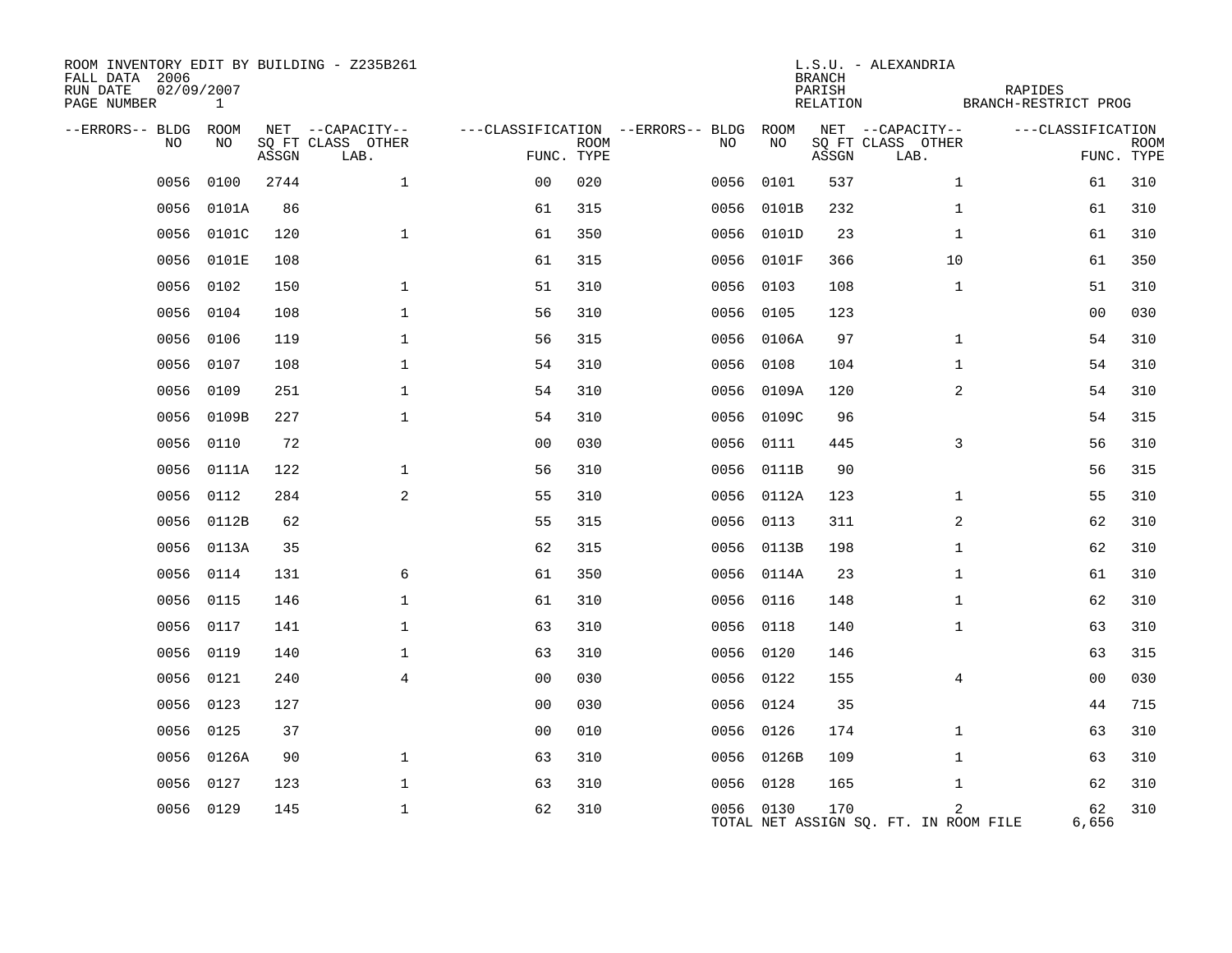| ROOM INVENTORY EDIT BY BUILDING - Z235B261<br>FALL DATA 2006<br>RUN DATE<br>PAGE NUMBER | 02/09/2007<br>2 |       |                           |              |                                                         |                           |           |                                                        | <b>BRANCH</b><br>PARISH<br>RELATION | L.S.U. - ALEXANDRIA                                        |              | RAPIDES<br>BRANCH-RESTRICT PROG |                |                           |
|-----------------------------------------------------------------------------------------|-----------------|-------|---------------------------|--------------|---------------------------------------------------------|---------------------------|-----------|--------------------------------------------------------|-------------------------------------|------------------------------------------------------------|--------------|---------------------------------|----------------|---------------------------|
| --ERRORS-- BLDG ROOM                                                                    |                 |       | NET --CAPACITY--          |              | ---CLASSIFICATION --ERRORS-- BLDG ROOM NET --CAPACITY-- |                           |           |                                                        |                                     |                                                            |              | ---CLASSIFICATION               |                |                           |
| NO                                                                                      | NO              | ASSGN | SQ FT CLASS OTHER<br>LAB. |              |                                                         | <b>ROOM</b><br>FUNC. TYPE | NO        | NO<br>TOTAL NUMBER CLASSROOMS<br>TOTAL NUMBER LABS 210 | ASSGN                               | SQ FT CLASS OTHER<br>LAB.<br>TOTAL NUMBER SPECIAL LABS 220 |              |                                 |                | <b>ROOM</b><br>FUNC. TYPE |
|                                                                                         | 0057 0101       | 1900  |                           |              | 0 <sub>0</sub>                                          | 020                       |           | 0057 0101A 1466                                        |                                     |                                                            |              |                                 | 0 <sub>0</sub> | 020                       |
|                                                                                         | 0057 0102       | 243   |                           | $\mathbf{1}$ | 46                                                      | 310                       | 0057 0103 |                                                        | 295                                 |                                                            | $\mathbf{1}$ |                                 | 46             | 310                       |
|                                                                                         | 0057 0104       | 26    |                           |              | 00                                                      | 010                       | 0057 0105 |                                                        | 263                                 |                                                            | $\mathbf{1}$ |                                 | 46             | 310                       |
| 0057                                                                                    | 0106            | 226   |                           | $\mathbf{1}$ | 46                                                      | 310                       |           | 0057 0106A                                             | 41                                  |                                                            |              |                                 | 46             | 315                       |
|                                                                                         | 0057 0107       | 57    |                           |              | 0 <sub>0</sub>                                          | 030                       | 0057 0108 |                                                        | 146                                 |                                                            |              |                                 | 11             | 315                       |
| 0057                                                                                    | 0109            | 137   |                           | $\mathbf{1}$ | 11                                                      | 310                       | 0057 0110 |                                                        | 15                                  |                                                            |              |                                 | 44             | 715                       |
|                                                                                         | 0057 0111       | 17    |                           |              | 0 <sub>0</sub>                                          | 030                       | 0057 0112 |                                                        | 117                                 |                                                            | $\mathbf{1}$ |                                 | 11             | 310                       |
|                                                                                         | 0057 0113       | 117   |                           | $\mathbf 1$  | 11                                                      | 310                       | 0057 0114 |                                                        | 113                                 |                                                            | $\mathbf{1}$ |                                 | 11             | 310                       |
|                                                                                         | 0057 0115       | 114   |                           | $\mathbf 1$  | 11                                                      | 310                       | 0057 0116 |                                                        | 16                                  |                                                            |              |                                 | 00             | 030                       |
|                                                                                         | 0057 0117       | 116   |                           | $\mathbf{1}$ | 11                                                      | 310                       | 0057 0118 |                                                        | 116                                 |                                                            | $\mathbf{1}$ |                                 | 11             | 310                       |
|                                                                                         | 0057 0119       | 885   | 24                        |              | 11                                                      | 210                       |           | 0057 0119A                                             | 13                                  |                                                            |              |                                 | 11             | 315                       |
|                                                                                         | 0057 0119B      | 13    |                           |              | 11                                                      | 315                       |           | 0057 0119C                                             | 13                                  |                                                            |              |                                 | 11             | 215                       |
|                                                                                         | 0057 0119D      | 13    |                           |              | 11                                                      | 315                       | 0057 0120 |                                                        | 19                                  |                                                            |              |                                 | 0 <sub>0</sub> | 020                       |
|                                                                                         | 0057 0120A      | 172   |                           | 5            | 0 <sub>0</sub>                                          | 030                       | 0057 0121 |                                                        | 26                                  |                                                            |              |                                 | 0 <sub>0</sub> | 010                       |
|                                                                                         | 0057 0122       | 23    |                           |              | 0 <sub>0</sub>                                          | 020                       |           | 0057 0122A                                             | 170                                 |                                                            | 3            |                                 | 0 <sub>0</sub> | 030                       |
|                                                                                         | 0057 0123       | 117   |                           | $\mathbf{1}$ | 11                                                      | 310                       | 0057 0124 |                                                        | 117                                 |                                                            | $\mathbf{1}$ |                                 | 11             | 310                       |
|                                                                                         | 0057 0125       | 17    |                           |              | 0 <sub>0</sub>                                          | 030                       | 0057 0126 |                                                        | 111                                 |                                                            | $\mathbf{1}$ |                                 | 11             | 310                       |
| 0057                                                                                    | 0127            | 111   |                           | $\mathbf{1}$ | 11                                                      | 310                       | 0057 0128 |                                                        | 253                                 |                                                            | 12           |                                 | 11             | 350                       |
|                                                                                         | 0057 0129       | 510   | 18                        |              | 11                                                      | 210                       | 0057 0130 |                                                        | 536                                 |                                                            | 10           |                                 | 11             | 250                       |
| 0057                                                                                    | 0131            | 512   | 36                        |              | 11                                                      | 110                       | 0057 0132 |                                                        | 509                                 | 36                                                         |              |                                 | 11             | 110                       |
|                                                                                         | 0057 0133       | 121   |                           | $\mathbf 1$  | 11                                                      | 310                       | 0057 0134 |                                                        | 122                                 |                                                            | $\mathbf{1}$ |                                 | 11             | 310                       |
| 0057                                                                                    | 0135            | 116   |                           | $\mathbf 1$  | 11                                                      | 315                       | 0057 0136 |                                                        | 116                                 |                                                            | $\mathbf{1}$ |                                 | 11             | 310                       |
|                                                                                         | 0057 0137       | 116   |                           | $\mathbf 1$  | 11                                                      | 310                       | 0057 0138 |                                                        | 116                                 |                                                            | $\mathbf{1}$ |                                 | 11             | 310                       |
|                                                                                         | 0057 0139       | 212   |                           |              | 11                                                      | 315                       | 0057 0140 |                                                        | 1229                                | 60                                                         |              |                                 | 11             | 110                       |
|                                                                                         |                 |       |                           |              |                                                         |                           |           |                                                        |                                     |                                                            |              |                                 |                |                           |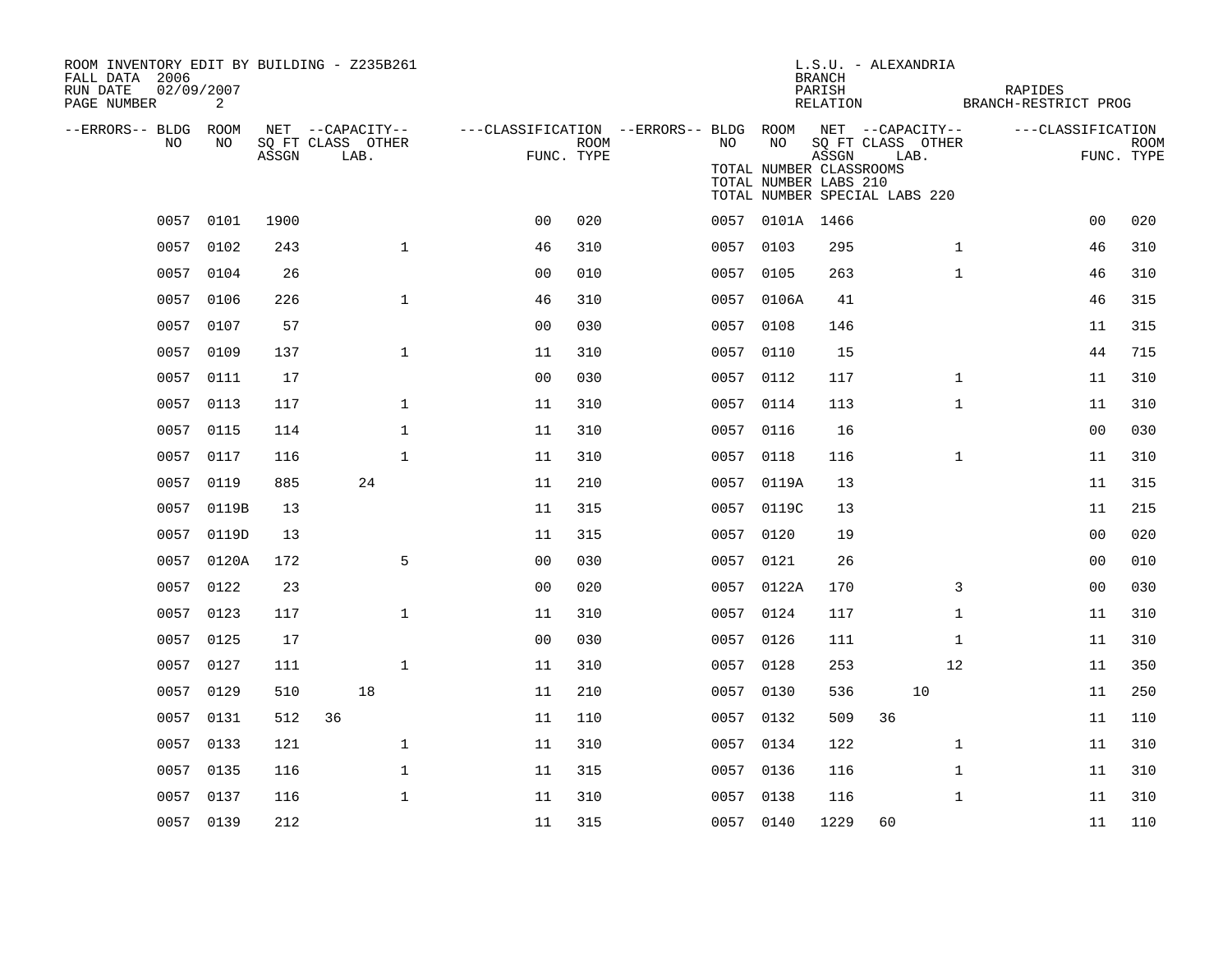| ROOM INVENTORY EDIT BY BUILDING - Z235B261<br>FALL DATA 2006<br>02/09/2007<br>RUN DATE<br>PAGE NUMBER | 3          |       |                           |                                        |             |      |            | <b>BRANCH</b><br>PARISH<br>RELATION              | L.S.U. - ALEXANDRIA                                                    | RAPIDES<br>BRANCH-RESTRICT PROG |                   |             |
|-------------------------------------------------------------------------------------------------------|------------|-------|---------------------------|----------------------------------------|-------------|------|------------|--------------------------------------------------|------------------------------------------------------------------------|---------------------------------|-------------------|-------------|
| --ERRORS-- BLDG ROOM                                                                                  |            |       | NET --CAPACITY--          | ---CLASSIFICATION --ERRORS-- BLDG ROOM |             |      |            |                                                  | NET --CAPACITY--                                                       |                                 | ---CLASSIFICATION |             |
| NO                                                                                                    | NO         | ASSGN | SQ FT CLASS OTHER<br>LAB. | FUNC. TYPE                             | <b>ROOM</b> | NO.  | NO         | ASSGN                                            | SQ FT CLASS OTHER<br>LAB.                                              |                                 | FUNC. TYPE        | <b>ROOM</b> |
| 0057                                                                                                  | 0141       | 190   | 5                         | 0 <sub>0</sub>                         | 030         |      | 0057 0141A | 30                                               |                                                                        |                                 | 0 <sub>0</sub>    | 020         |
| 0057                                                                                                  | 0142       | 187   | 6                         | 0 <sub>0</sub>                         | 030         |      | 0057 0142A | 30                                               |                                                                        |                                 | 00                | 020         |
| 0057                                                                                                  | 0143       | 1204  | 80                        | 11                                     | 110         |      | 0057 0144  | 230                                              |                                                                        | $\mathbf{1}$                    | 63                | 310         |
|                                                                                                       | 0057 0144A | 146   |                           | 0 <sub>0</sub>                         | 030         |      | 0057 0144B | 146                                              |                                                                        |                                 | 0 <sub>0</sub>    | 030         |
| 0057                                                                                                  | 0144C      | 250   | $\mathbf 1$               | 64                                     | 310         |      | 0057 0145  | 653                                              | 20                                                                     |                                 | 11                | 210         |
|                                                                                                       | 0057 0146  | 65    | $\mathbf 1$               | 63                                     | 310         |      | 0057 0146A | 131                                              |                                                                        | $\mathbf{1}$                    | 64                | 310         |
|                                                                                                       | 0057 0146B | 321   | $\mathbf{1}$              | 64                                     | 310         |      | 0057 0147  | 140                                              |                                                                        | $\mathbf{1}$                    | 63                | 310         |
|                                                                                                       | 0057 0148  | 141   |                           | 0 <sub>0</sub>                         | 030         |      | 0057 0148A | 74                                               |                                                                        |                                 | 0 <sub>0</sub>    | 030         |
|                                                                                                       | 0057 0149  | 52    |                           | 63                                     | 315         |      | 0057 0150  | 95                                               |                                                                        | $\mathbf{1}$                    | 63                | 310         |
|                                                                                                       | 0057 0151  | 12    |                           | 63                                     | 315         |      | 0057 0152  | 110                                              |                                                                        | $\mathbf{1}$                    | 63                | 310         |
|                                                                                                       | 0057 0153  | 124   | $\mathbf{1}$              | 63                                     | 310         |      | 0057 0154  | 91                                               |                                                                        | $\mathbf{1}$                    | 64                | 715         |
|                                                                                                       | 0057 0155  | 146   |                           | 64                                     | 715         |      | 0057 0156  | 112                                              |                                                                        |                                 | 64                | 715         |
|                                                                                                       | 0057 0157  | 276   |                           | 64                                     | 710         |      | 0057 0158  | 118                                              |                                                                        |                                 | 00                | 020         |
|                                                                                                       | 0057 0159  | 88    |                           | 0 <sub>0</sub>                         | 020         |      | 0057 0160  | 98                                               |                                                                        |                                 | 0 <sub>0</sub>    | 020         |
|                                                                                                       | 0057 0161  | 36    |                           | 0 <sub>0</sub>                         | 020         |      |            | TOTAL NUMBER CLASSROOMS<br>TOTAL NUMBER LABS 210 | TOTAL NET ASSIGN SQ. FT. IN ROOM FILE<br>TOTAL NUMBER SPECIAL LABS 220 |                                 | 11,932<br>4<br>3  |             |
| 0058                                                                                                  | 0100       | 3761  |                           | 0 <sub>0</sub>                         | 020         |      | 0058 0101  | 83                                               |                                                                        |                                 | 11                | 315         |
| 0058                                                                                                  | 0102       | 152   | $\mathbf{1}$              | 11                                     | 310         |      | 0058 0103  | 111                                              |                                                                        | $\mathbf{1}$                    | 11                | 310         |
| 0058                                                                                                  | 0104       | 109   | $\mathbf 1$               | 11                                     | 310         |      | 0058 0105  | 152                                              |                                                                        | $\mathbf{1}$                    | 11                | 310         |
| 0058                                                                                                  | 0106       | 106   | $\mathbf 1$               | 11                                     | 310         |      | 0058 0107  | 248                                              |                                                                        | $\mathbf{1}$                    | 11                | 310         |
| 0058                                                                                                  | 0107A      | 248   | $\mathbf{1}$              | 11                                     | 310         | 0058 | 0108       | 920                                              | 24                                                                     |                                 | 11                | 210         |
| 0058                                                                                                  | 0108A      | 60    |                           | 11                                     | 215         |      | 0058 0108B | 70                                               |                                                                        |                                 | 44                | 315         |
| 0058                                                                                                  | 0109       | 1061  | 57                        | 11                                     | 110         |      | 0058 0109A | 259                                              |                                                                        | $\mathbf{1}$                    | 11                | 310         |
| 0058                                                                                                  | 0109B      | 128   | $\mathbf{1}$              | 11                                     | 310         | 0058 | 0109C      | 95                                               |                                                                        |                                 | 00                | 020         |
|                                                                                                       | 0058 0110  | 315   |                           | 0 <sub>0</sub>                         | 030         |      | 0058 0111  | 68                                               |                                                                        |                                 | 0 <sub>0</sub>    | 010         |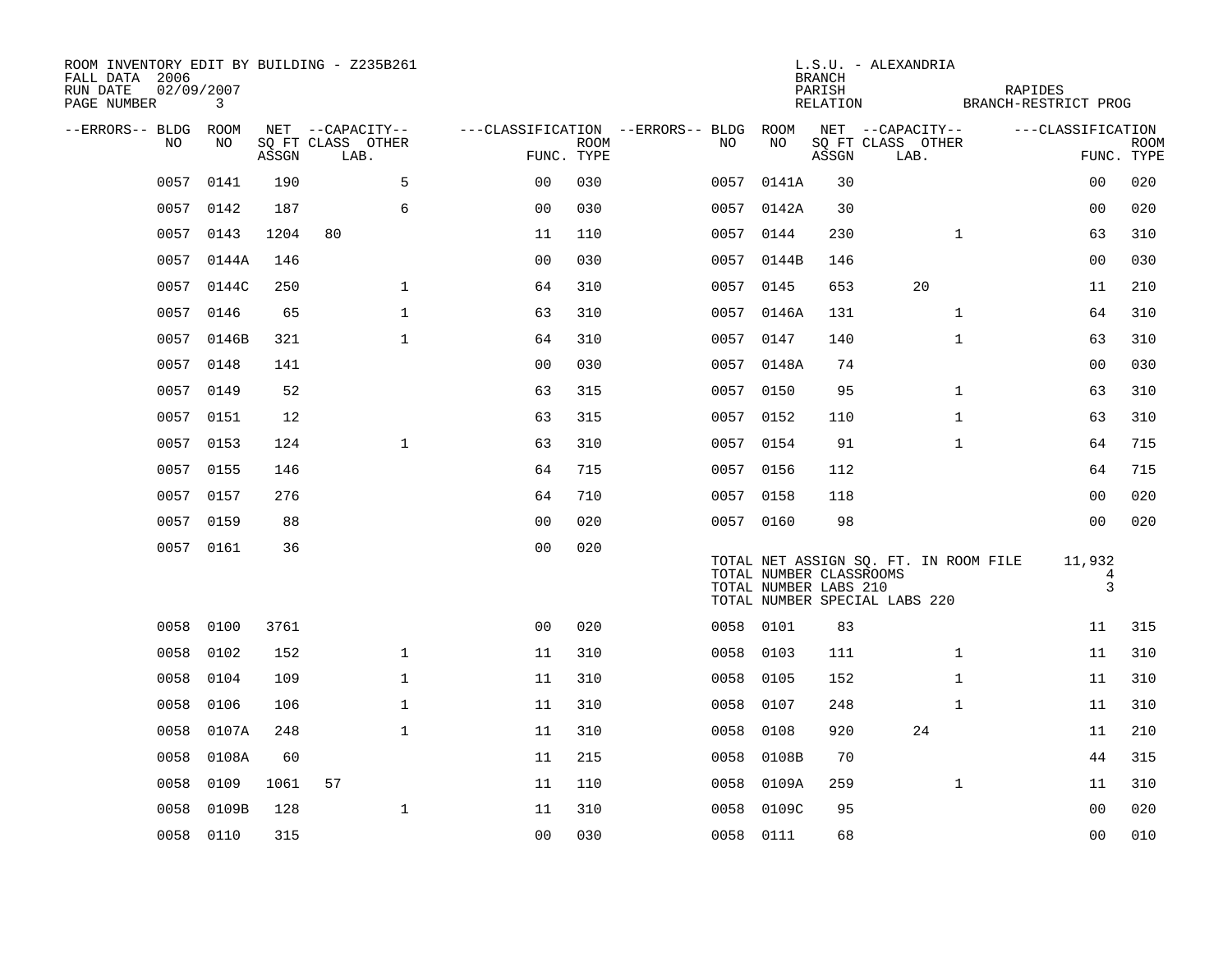| ROOM INVENTORY EDIT BY BUILDING - Z235B261<br>FALL DATA 2006<br>RUN DATE<br>PAGE NUMBER | 02/09/2007<br>$4\overline{ }$ |       |    |                           |                |             |                                        |            | L.S.U. - ALEXANDRIA<br><b>BRANCH</b><br>PARISH<br>RELATION                        |                           |              | RAPIDES<br>BRANCH-RESTRICT PROG       |                   |             |
|-----------------------------------------------------------------------------------------|-------------------------------|-------|----|---------------------------|----------------|-------------|----------------------------------------|------------|-----------------------------------------------------------------------------------|---------------------------|--------------|---------------------------------------|-------------------|-------------|
| --ERRORS-- BLDG ROOM                                                                    |                               |       |    | NET --CAPACITY--          |                |             | ---CLASSIFICATION --ERRORS-- BLDG ROOM |            | NET --CAPACITY--                                                                  |                           |              | ---CLASSIFICATION                     |                   |             |
| NO.                                                                                     | NO.                           | ASSGN |    | SQ FT CLASS OTHER<br>LAB. | FUNC. TYPE     | <b>ROOM</b> | NO                                     | NO         | ASSGN                                                                             | SQ FT CLASS OTHER<br>LAB. |              |                                       | FUNC. TYPE        | <b>ROOM</b> |
| 0058                                                                                    | 0112                          | 920   | 50 |                           | 11             | 110         | 0058                                   | 0113       | 182                                                                               |                           | 5            |                                       | 00                | 030         |
| 0058                                                                                    | 0114                          | 50    |    |                           | 0 <sup>0</sup> | 010         | 0058                                   | 0115       | 184                                                                               |                           | 4            |                                       | 00                | 030         |
| 0058                                                                                    | 0116                          | 192   |    |                           | 11             | 315         | 0058                                   | 0120       | 155                                                                               |                           |              |                                       | 0 <sub>0</sub>    | 020         |
| 0058                                                                                    | 0121                          | 155   |    |                           | 0 <sub>0</sub> | 020         | 0058                                   | 0122       | 27                                                                                |                           |              |                                       | 00                | 020         |
| 0058                                                                                    | 0200                          | 3875  |    |                           | 0 <sub>0</sub> | 020         | 0058                                   | 0201       | 933                                                                               | 78                        |              |                                       | 11                | 110         |
| 0058                                                                                    | 0202                          | 108   |    | $\mathbf 1$               | 11             | 310         | 0058                                   | 0203       | 108                                                                               |                           | $\mathbf{1}$ |                                       | 15                | 310         |
| 0058                                                                                    | 0204                          | 104   |    | $\mathbf{1}$              | 11             | 310         | 0058                                   | 0205       | 107                                                                               |                           | $\mathbf{1}$ |                                       | 11                | 310         |
| 0058                                                                                    | 0206                          | 461   | 33 |                           | 11             | 110         | 0058                                   | 0207       | 467                                                                               | 41                        |              |                                       | 11                | 110         |
| 0058                                                                                    | 0208                          | 371   |    |                           | 0 <sub>0</sub> | 030         | 0058                                   | 0209       | 179                                                                               |                           | $\mathbf{1}$ |                                       | 11                | 310         |
| 0058                                                                                    | 0209A                         | 179   |    | $\mathbf{1}$              | 11             | 310         |                                        | 0058 0210  | 943                                                                               | 73                        |              |                                       | 11                | 110         |
| 0058                                                                                    | 0211                          | 557   | 41 |                           | 11             | 110         | 0058                                   | 0212       | 562                                                                               | 43                        |              |                                       | 11                | 110         |
| 0058                                                                                    | 0213                          | 457   | 39 |                           | 11             | 110         |                                        | 0058 0214  | 454                                                                               | 35                        |              |                                       | 11                | 110         |
| 0058                                                                                    | 0220                          | 155   |    |                           | 0 <sub>0</sub> | 020         |                                        | 0058 0221  | 155                                                                               |                           |              |                                       | 0 <sub>0</sub>    | 020         |
|                                                                                         | 0058 0222                     | 27    |    |                           | 0 <sub>0</sub> | 020         |                                        |            | TOTAL NUMBER CLASSROOMS<br>TOTAL NUMBER LABS 210<br>TOTAL NUMBER SPECIAL LABS 220 |                           |              | TOTAL NET ASSIGN SQ. FT. IN ROOM FILE | 10,438<br>10<br>1 |             |
| 0059                                                                                    | 0001                          | 1149  |    |                           | 0 <sub>0</sub> | 030         |                                        | 0059 0002  | 39                                                                                |                           |              |                                       | 00                | 020         |
| 0059                                                                                    | 0003                          | 227   |    |                           | 0 <sub>0</sub> | 020         | 0059                                   | 0100       | 124                                                                               |                           | $\mathbf{1}$ |                                       | 82                | 082         |
| 0059                                                                                    | 0100A                         | 116   |    |                           | 82             | 082         |                                        | 0059 0101  | 110                                                                               |                           | $\mathbf{1}$ |                                       | 82                | 082         |
| 0059                                                                                    | 0101A                         | 121   |    |                           | 82             | 082         | 0059                                   | 0102       | 111                                                                               |                           | $\mathbf{1}$ |                                       | 82                | 082         |
| 0059                                                                                    | 0103                          | 111   |    | $\mathbf{1}$              | 82             | 082         | 0059                                   | 0104       | 930                                                                               |                           | 24           |                                       | 82                | 082         |
| 0059                                                                                    | 0104A                         | 186   |    |                           | 82             | 082         | 0059                                   | 0104C      | 182                                                                               |                           |              |                                       | 82                | 082         |
| 0059                                                                                    | 0105                          | 864   |    | 24                        | 82             | 082         |                                        | 0059 0105B | 113                                                                               |                           |              |                                       | 82                | 082         |
| 0059                                                                                    | 0106                          | 868   |    | 24                        | 82             | 082         | 0059                                   | 0106A      | 192                                                                               |                           |              |                                       | 82                | 082         |
| 0059                                                                                    | 0107                          | 864   |    | 24                        | 82             | 082         | 0059                                   | 0107A      | 237                                                                               |                           |              |                                       | 82                | 082         |
|                                                                                         | 0059 0108                     | 862   |    | 24                        | 82             | 082         |                                        | 0059 0108B | 161                                                                               |                           |              |                                       | 82                | 082         |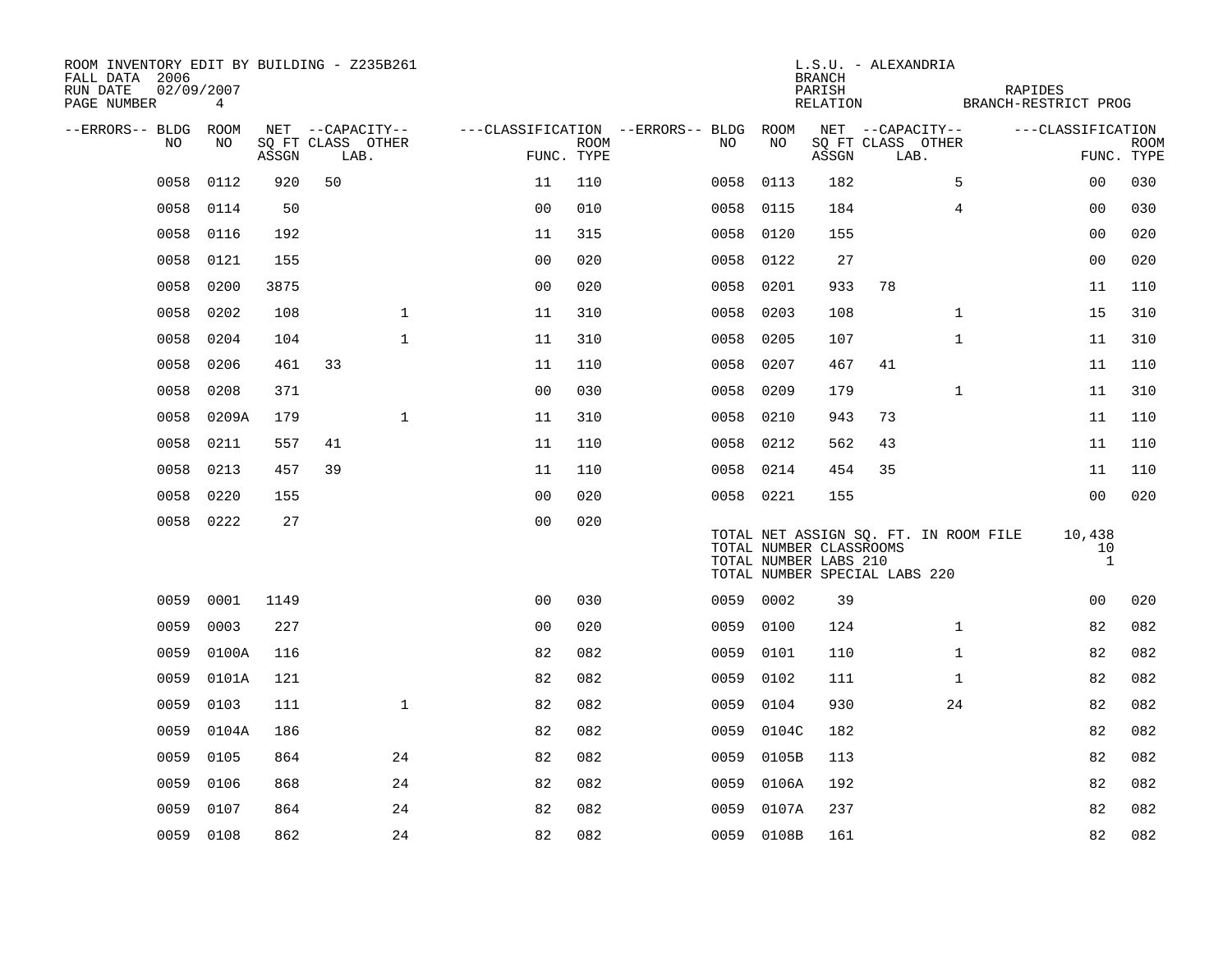| ROOM INVENTORY EDIT BY BUILDING - Z235B261<br>FALL DATA 2006<br>02/09/2007<br>RUN DATE<br>PAGE NUMBER | 5         |       |                           |              |                                        |             |           |            | <b>BRANCH</b><br>PARISH<br>RELATION | L.S.U. - ALEXANDRIA       | RAPIDES<br>BRANCH-RESTRICT PROG |                |      |
|-------------------------------------------------------------------------------------------------------|-----------|-------|---------------------------|--------------|----------------------------------------|-------------|-----------|------------|-------------------------------------|---------------------------|---------------------------------|----------------|------|
| --ERRORS-- BLDG ROOM                                                                                  |           |       | NET --CAPACITY--          |              | ---CLASSIFICATION --ERRORS-- BLDG ROOM |             |           |            |                                     | NET --CAPACITY--          | ---CLASSIFICATION               |                |      |
| NO.                                                                                                   | NO.       | ASSGN | SQ FT CLASS OTHER<br>LAB. |              | FUNC. TYPE                             | <b>ROOM</b> | NO.       | NO         | ASSGN                               | SQ FT CLASS OTHER<br>LAB. |                                 | FUNC. TYPE     | ROOM |
| 0059                                                                                                  | 0109      | 1013  |                           | 24           | 82                                     | 082         | 0059      | 0109A      | 249                                 |                           |                                 | 82             | 082  |
| 0059                                                                                                  | 0109B     | 158   |                           |              | 82                                     | 082         | 0059      | 0110       | 905                                 | 24                        |                                 | 82             | 082  |
| 0059                                                                                                  | 0110A     | 252   |                           |              | 82                                     | 082         | 0059      | 0110B      | 123                                 |                           |                                 | 82             | 082  |
| 0059                                                                                                  | 0111      | 106   |                           | $\mathbf 1$  | 82                                     | 082         |           | 0059 0111B | 125                                 |                           |                                 | 82             | 082  |
| 0059                                                                                                  | 0112      | 106   |                           | $\mathbf{1}$ | 82                                     | 082         | 0059      | 0112B      | 128                                 |                           |                                 | 82             | 082  |
| 0059                                                                                                  | 0113      | 645   | 48                        |              | 11                                     | 110         | 0059      | 0114       | 1249                                | 24                        |                                 | 11             | 210  |
| 0059                                                                                                  | 0115      | 118   |                           | $\mathbf{1}$ | 11                                     | 310         | 0059      | 0115A      | 251                                 |                           |                                 | 11             | 315  |
| 0059                                                                                                  | 0115B     | 45    |                           |              | 11                                     | 115         | 0059      | 0115C      | 60                                  |                           |                                 | 11             | 215  |
| 0059                                                                                                  | 0116      | 609   | 48                        |              | 11                                     | 110         | 0059      | 0117       | 77                                  |                           |                                 | 0 <sub>0</sub> | 030  |
| 0059                                                                                                  | 0118      | 2524  | 252                       |              | 11                                     | 110         |           | 0059 0118A | 39                                  |                           |                                 | 00             | 020  |
| 0059                                                                                                  | 0119      | 68    |                           |              | 0 <sub>0</sub>                         | 030         | 0059      | 0120       | 303                                 |                           | $\mathbf{1}$                    | 46             | 310  |
| 0059                                                                                                  | 0121      | 184   |                           | $\mathbf 1$  | 46                                     | 310         | 0059      | 0122       | 308                                 | 10                        |                                 | 46             | 350  |
| 0059                                                                                                  | 0123      | 242   |                           | 5            | 0 <sub>0</sub>                         | 030         | 0059      | 0124       | 156                                 |                           | $\overline{4}$                  | 0 <sub>0</sub> | 030  |
| 0059                                                                                                  | 0125      | 4817  |                           |              | 0 <sub>0</sub>                         | 020         | 0059 0126 |            | 54                                  |                           |                                 | 0 <sub>0</sub> | 010  |
| 0059                                                                                                  | 0127      | 114   |                           |              | 0 <sub>0</sub>                         | 010         | 0059      | 0160       | 151                                 |                           |                                 | 00             | 020  |
| 0059                                                                                                  | 0161      | 227   |                           |              | 0 <sub>0</sub>                         | 020         | 0059      | 0162       | 225                                 |                           |                                 | 00             | 020  |
| 0059                                                                                                  | 0200      | 260   |                           | $\mathbf{1}$ | 11                                     | 310         | 0059      | 0201       | 113                                 |                           | $\mathbf{1}$                    | 11             | 310  |
| 0059                                                                                                  | 0202      | 159   |                           | $\mathbf{1}$ | 11                                     | 310         | 0059      | 0203       | 159                                 |                           | $\mathbf{1}$                    | 11             | 310  |
| 0059                                                                                                  | 0204      | 110   |                           | $\mathbf{1}$ | 11                                     | 310         | 0059      | 0205       | 723                                 | 36                        |                                 | 11             | 110  |
| 0059                                                                                                  | 0206      | 552   | 30                        |              | 11                                     | 110         | 0059      | 0207       | 1248                                | 48                        |                                 | 11             | 210  |
| 0059                                                                                                  | 0207A     | 273   |                           |              | 11                                     | 215         | 0059      | 0208       | 1290                                | 48                        |                                 | 11             | 210  |
| 0059                                                                                                  | 0208A     | 315   |                           |              | 11                                     | 215         | 0059      | 0209       | 262                                 |                           | $\mathbf{1}$                    | 11             | 310  |
| 0059                                                                                                  | 0210      | 225   |                           |              | 11                                     | 215         | 0059      | 0211       | 1404                                | 48                        |                                 | 11             | 210  |
| 0059                                                                                                  | 0212      | 1479  | 48                        |              | 11                                     | 215         | 0059      | 0213       | 132                                 |                           |                                 | 00             | 030  |
| 0059                                                                                                  | 0214      | 1261  |                           |              | 11                                     | 215         | 0059      | 0215       | 159                                 |                           | 3                               | 0 <sub>0</sub> | 030  |
|                                                                                                       | 0059 0216 | 242   |                           | 5            | 00                                     | 030         | 0059 0217 |            | 1398                                | 48                        |                                 | 11             | 210  |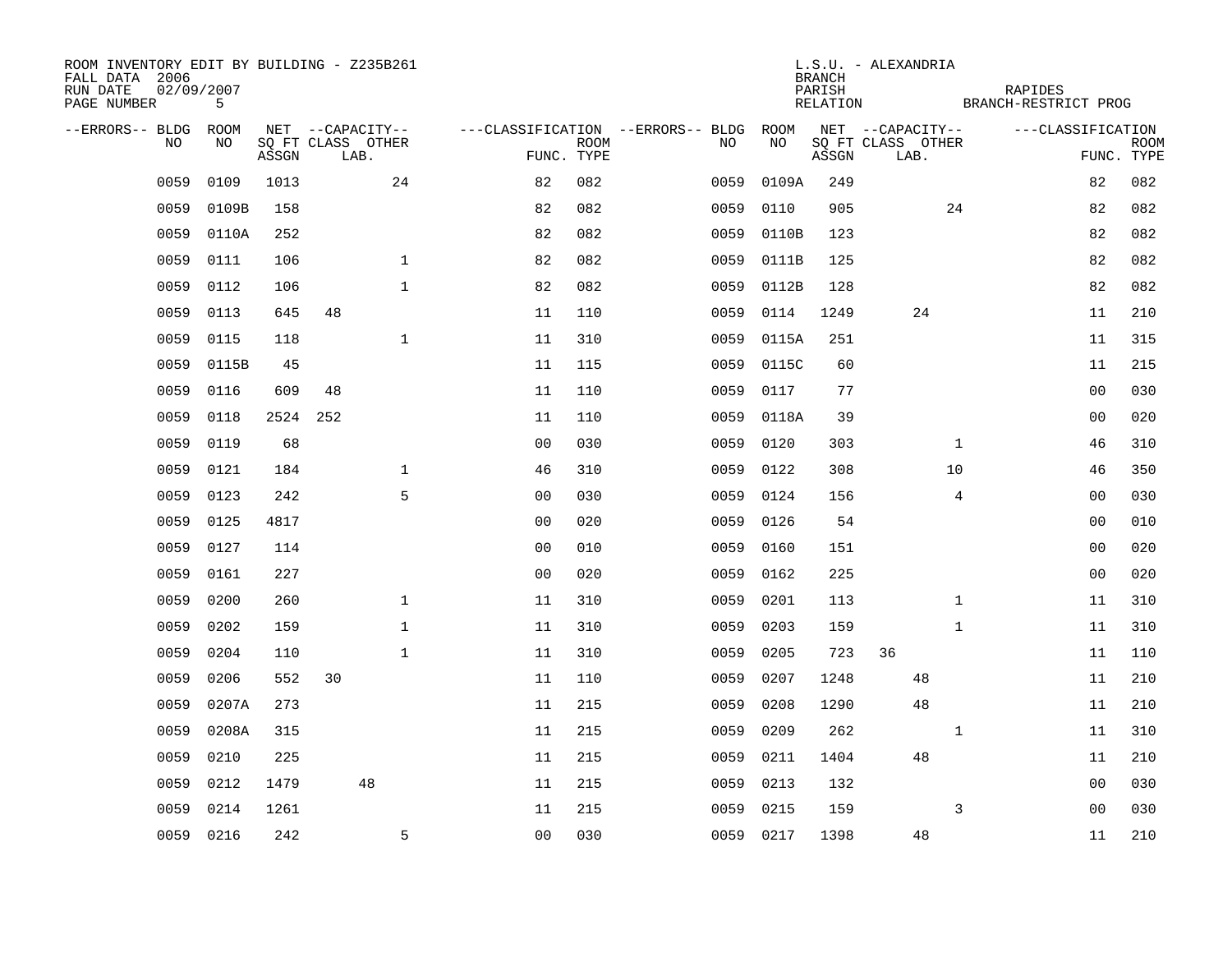| ROOM INVENTORY EDIT BY BUILDING - Z235B261<br>FALL DATA 2006<br>RUN DATE<br>PAGE NUMBER | 02/09/2007<br>6 |       |                           |                                   |                           |   |           |                 | <b>BRANCH</b><br>PARISH<br>RELATION              | L.S.U. - ALEXANDRIA                                                    | <b>RAPIDES</b><br>BRANCH-RESTRICT PROG |                  |                           |
|-----------------------------------------------------------------------------------------|-----------------|-------|---------------------------|-----------------------------------|---------------------------|---|-----------|-----------------|--------------------------------------------------|------------------------------------------------------------------------|----------------------------------------|------------------|---------------------------|
| --ERRORS-- BLDG                                                                         | ROOM            |       | NET --CAPACITY--          | ---CLASSIFICATION --ERRORS-- BLDG |                           |   |           | ROOM            |                                                  | NET --CAPACITY--                                                       | ---CLASSIFICATION                      |                  |                           |
| NO                                                                                      | NO              | ASSGN | SQ FT CLASS OTHER<br>LAB. |                                   | <b>ROOM</b><br>FUNC. TYPE |   | NO        | NO              | ASSGN                                            | SQ FT CLASS OTHER<br>LAB.                                              |                                        |                  | <b>ROOM</b><br>FUNC. TYPE |
| 0059                                                                                    | 0217A           | 207   |                           | 11                                | 215                       |   | 0059      | 0217B           | 259                                              | 24                                                                     |                                        | 11               | 215                       |
| 0059                                                                                    | 0218            | 349   |                           | 11                                | 350                       |   | 0059      | 0219            | 54                                               | $\mathbf{1}$                                                           |                                        | 0 <sub>0</sub>   | 030                       |
| 0059                                                                                    | 0220            | 620   | 30                        | 11                                | 110                       |   | 0059      | 0221            | 830                                              | 20                                                                     |                                        | 11               | 210                       |
| 0059                                                                                    | 0222            | 496   | 24                        | 11                                | 110                       |   | 0059      | 0223            | 330                                              |                                                                        |                                        | 11               | 215                       |
| 0059                                                                                    | 0223A           | 269   |                           | 11                                | 215                       |   | 0059      | 0224            | 150                                              | $\mathbf{1}$                                                           |                                        | 11               | 310                       |
| 0059                                                                                    | 0224A           | 216   | $\mathbf 1$               | 11                                | 310                       |   | 0059      | 0225            | 824                                              | 40                                                                     |                                        | 11               | 110                       |
| 0059                                                                                    | 0226            | 151   | $\mathbf{1}$              | 11                                | 310                       |   | 0059      | 0227            | 119                                              | $\mathbf{1}$                                                           |                                        | 11               | 310                       |
| 0059                                                                                    | 0228            | 124   | $\mathbf{1}$              | 11                                | 310                       |   | 0059      | 0229            | 120                                              | $\mathbf{1}$                                                           |                                        | 11               | 310                       |
| 0059                                                                                    | 0230            | 140   |                           | 11                                | 315                       |   | 0059      | 0231            | 182                                              |                                                                        |                                        | 11               | 315                       |
| 0059                                                                                    | 0232            | 223   |                           | 11                                | 315                       |   | 0059 0260 |                 | 151                                              |                                                                        |                                        | 00               | 020                       |
| 0059                                                                                    | 0261            | 227   |                           | 0 <sub>0</sub>                    | 020                       |   | 0059 0262 |                 | 225                                              |                                                                        |                                        | 0 <sub>0</sub>   | 020                       |
|                                                                                         | 0059 0263       | 39    |                           | 0 <sub>0</sub>                    | 020                       |   |           |                 | TOTAL NUMBER CLASSROOMS<br>TOTAL NUMBER LABS 210 | TOTAL NET ASSIGN SQ. FT. IN ROOM FILE<br>TOTAL NUMBER SPECIAL LABS 220 |                                        | 32,453<br>8<br>6 |                           |
| 0060                                                                                    | 0100            | 258   |                           | 00                                | 020                       | 9 |           | 0060 0101 11406 |                                                  | 157                                                                    |                                        | 41               | 430                       |
| 0060                                                                                    | 0102            | 622   | $\mathbf 1$               | 41                                | 440                       |   | 0060      | 0103            | 177                                              |                                                                        |                                        | 63               | 750                       |
| 0060                                                                                    | 0104            | 99    |                           | 41                                | 440                       |   | 0060      | 0105            | 154                                              |                                                                        |                                        | 41               | 440                       |
| 0060                                                                                    | 0105A           | 6     |                           | 41                                | 455                       |   | 0060      | 0106            | 2154                                             | 4                                                                      |                                        | 41               | 440                       |
| 0060                                                                                    | 0107            | 391   |                           | 41                                | 440                       |   | 0060      | 0108            | 76                                               |                                                                        |                                        | 41               | 315                       |
| 0060                                                                                    | 0109            | 16    | $\mathbf{1}$              | 41                                | 315                       |   | 0060      | 0110            | 16                                               | $\mathbf{1}$                                                           |                                        | 41               | 315                       |
| 0060                                                                                    | 0111            | 150   |                           | 0 <sub>0</sub>                    | 030                       |   | 0060      | 0112            | 18                                               |                                                                        |                                        | 44               | 715                       |
| 0060                                                                                    | 0113            | 15    |                           | 41                                | 315                       |   | 0060      | 0114            | 8                                                |                                                                        |                                        | 41               | 315                       |
| 0060                                                                                    | 0115            | 22    | $\mathbf{1}$              | 41                                | 315                       |   | 0060 0116 |                 | 311                                              | $\mathbf{1}$                                                           |                                        | 41               | 310                       |
| 0060                                                                                    | 0117            | 120   | $\mathbf{1}$              | 41                                | 310                       |   | 0060      | 0118            | 306                                              | $\mathbf{1}$                                                           |                                        | 41               | 310                       |
| 0060                                                                                    | 0119            | 336   |                           | 0 <sub>0</sub>                    | 020                       |   |           | 0060 0120       | 93                                               | 3                                                                      |                                        | 0 <sub>0</sub>   | 030                       |
|                                                                                         | 0060 0121       | 121   | 3                         | 0 <sub>0</sub>                    | 030                       |   | 0060 0122 |                 | 75                                               |                                                                        |                                        | 0 <sub>0</sub>   | 010                       |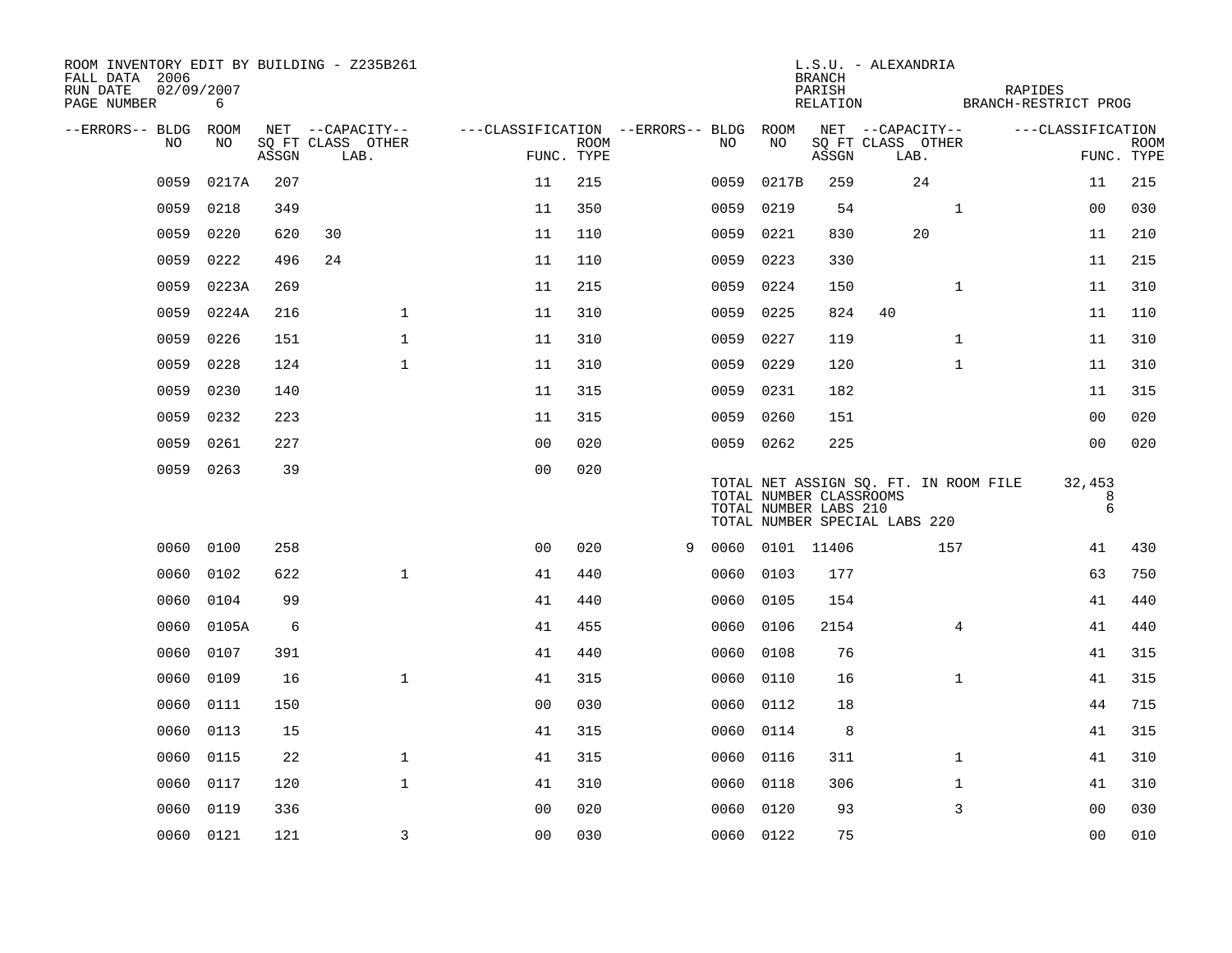| FALL DATA 2006<br>RUN DATE<br>PAGE NUMBER | 02/09/2007 | $7\phantom{.0}$ |                 | ROOM INVENTORY EDIT BY BUILDING - Z235B261    |                |             |                                         |           |            | <b>BRANCH</b><br>PARISH<br>RELATION | L.S.U. - ALEXANDRIA                           | RAPIDES<br>BRANCH-RESTRICT PROG |                                 |             |
|-------------------------------------------|------------|-----------------|-----------------|-----------------------------------------------|----------------|-------------|-----------------------------------------|-----------|------------|-------------------------------------|-----------------------------------------------|---------------------------------|---------------------------------|-------------|
| --ERRORS-- BLDG                           | NO         | ROOM<br>NO      | ASSGN           | NET --CAPACITY--<br>SQ FT CLASS OTHER<br>LAB. | FUNC. TYPE     | <b>ROOM</b> | ---CLASSIFICATION --ERRORS-- BLDG<br>NO |           | ROOM<br>NO | ASSGN                               | NET --CAPACITY--<br>SQ FT CLASS OTHER<br>LAB. |                                 | ---CLASSIFICATION<br>FUNC. TYPE | <b>ROOM</b> |
|                                           | 0060       | 0122A           | $7\phantom{.0}$ |                                               | 0 <sub>0</sub> | 010         | 0060                                    |           | 0122B      | 6                                   |                                               |                                 | 41                              | 455         |
|                                           | 0060       | 0123            | 411             | 10                                            | 41             | 430         | 0060                                    | 0124      |            | 415                                 |                                               | 5                               | 52                              | 310         |
|                                           | 0060       | 0125            | 23              |                                               | 0 <sub>0</sub> | 020         | 0060                                    |           | 0126       | 120                                 |                                               |                                 | 0 <sub>0</sub>                  | 020         |
|                                           | 0060       | 0127            | 158             |                                               | 0 <sub>0</sub> | 020         | 0060                                    | 0128      |            | 214                                 |                                               |                                 | 00                              | 020         |
|                                           | 0060       | 0130            | 113             | 6                                             | 41             | 410         | 0060                                    |           | 0131       | 113                                 |                                               | 6                               | 41                              | 410         |
|                                           | 0060       | 0132            | 113             | 6                                             | 41             | 410         | 0060                                    | 0133      |            | 111                                 |                                               | $\mathbf{1}$                    | 11                              | 310         |
| 9                                         | 0060       | 0200            | 9092            | 104                                           | 41             | 430         | 0060                                    |           | 0201       | 409                                 | 29                                            |                                 | 15                              | 110         |
|                                           | 0060       | 0202            | 744             |                                               | 41             | 440         | 0060                                    |           | 0202A      | 29                                  |                                               |                                 | 41                              | 455         |
|                                           | 0060       | 0202B           | 23              |                                               | 41             | 455         | 0060                                    |           | 0202C      | 23                                  |                                               |                                 | 61                              | 315         |
|                                           | 0060       | 0202D           | 23              |                                               | 41             | 455         | 0060                                    |           | 0202E      | 91                                  |                                               |                                 | 41                              | 455         |
|                                           | 0060       | 0202F           | 54              |                                               | 65             | 315         | 0060                                    |           | 0203       | 150                                 |                                               |                                 | 0 <sub>0</sub>                  | 030         |
|                                           | 0060       | 0204            | 542             | $\mathbf 1$                                   | 63             | 310         | 0060                                    |           | 0204A      | 46                                  |                                               |                                 | 63                              | 315         |
|                                           | 0060       | 0205            | 401             | $\mathbf 1$                                   | 63             | 310         | 0060                                    |           | 0205A      | 384                                 |                                               | $\mathbf{1}$                    | 63                              | 310         |
|                                           | 0060       | 0206            | 242             | $\mathbf{1}$                                  | 65             | 310         | 0060                                    |           | 0207       | 242                                 |                                               | $\mathbf{1}$                    | 65                              | 310         |
|                                           | 0060       | 0208            | 293             |                                               | 0 <sub>0</sub> | 020         | 0060                                    | 0209      |            | 194                                 |                                               | $\overline{4}$                  | 65                              | 350         |
|                                           | 0060       | 0210            | 91              | 3                                             | 0 <sub>0</sub> | 030         | 0060                                    |           | 0211       | 182                                 |                                               | 3                               | 52                              | 530         |
|                                           | 0060       | 0212A           | 83              | $\mathbf{2}$                                  | 0 <sub>0</sub> | 030         | 0060                                    |           | 0212B      | 99                                  |                                               | $\mathbf{1}$                    | 41                              | 315         |
|                                           | 0060       | 0212C           | 168             | $\mathbf{1}$                                  | 41             | 315         | 0060                                    | 0213      |            | 57                                  |                                               |                                 | 00                              | 010         |
|                                           | 0060       | 0213A           | 205             |                                               | 0 <sub>0</sub> | 030         | 0060                                    |           | 0214       | 121                                 |                                               | $\mathbf{1}$                    | 41                              | 310         |
|                                           | 0060       | 0214A           | 10              |                                               | 41             | 315         | 0060                                    | 0215      |            | 6                                   |                                               |                                 | 65                              | 315         |
|                                           | 0060       | 0215A           | 6               |                                               | 0 <sub>0</sub> | 010         | 0060                                    | 0225      |            | 23                                  |                                               |                                 | 00                              | 020         |
|                                           | 0060       | 0226            | 120             |                                               | 0 <sub>0</sub> | 020         | 0060                                    | 0227      |            | 158                                 |                                               |                                 | 00                              | 020         |
|                                           | 0060       | 0228            | 214             |                                               | 0 <sub>0</sub> | 020         | 0060                                    | 0230      |            | 127                                 |                                               | $\mathbf{1}$                    | 65                              | 310         |
|                                           | 0060       | 0231            | 127             | $\mathbf 1$                                   | 65             | 310         | 0060                                    |           | 0232       | 119                                 |                                               | $\overline{4}$                  | 41                              | 410         |
|                                           | 0060       | 0233            | 118             | 4                                             | 41             | 410         |                                         | 0060 0300 |            | 1542                                |                                               |                                 | 0 <sub>0</sub>                  | 030         |
|                                           | 0060       | 0301            | 120             |                                               | 0 <sub>0</sub> | 020         |                                         |           |            |                                     | TOTAL NET ASSIGN SQ. FT. IN ROOM FILE         |                                 | 30,815                          |             |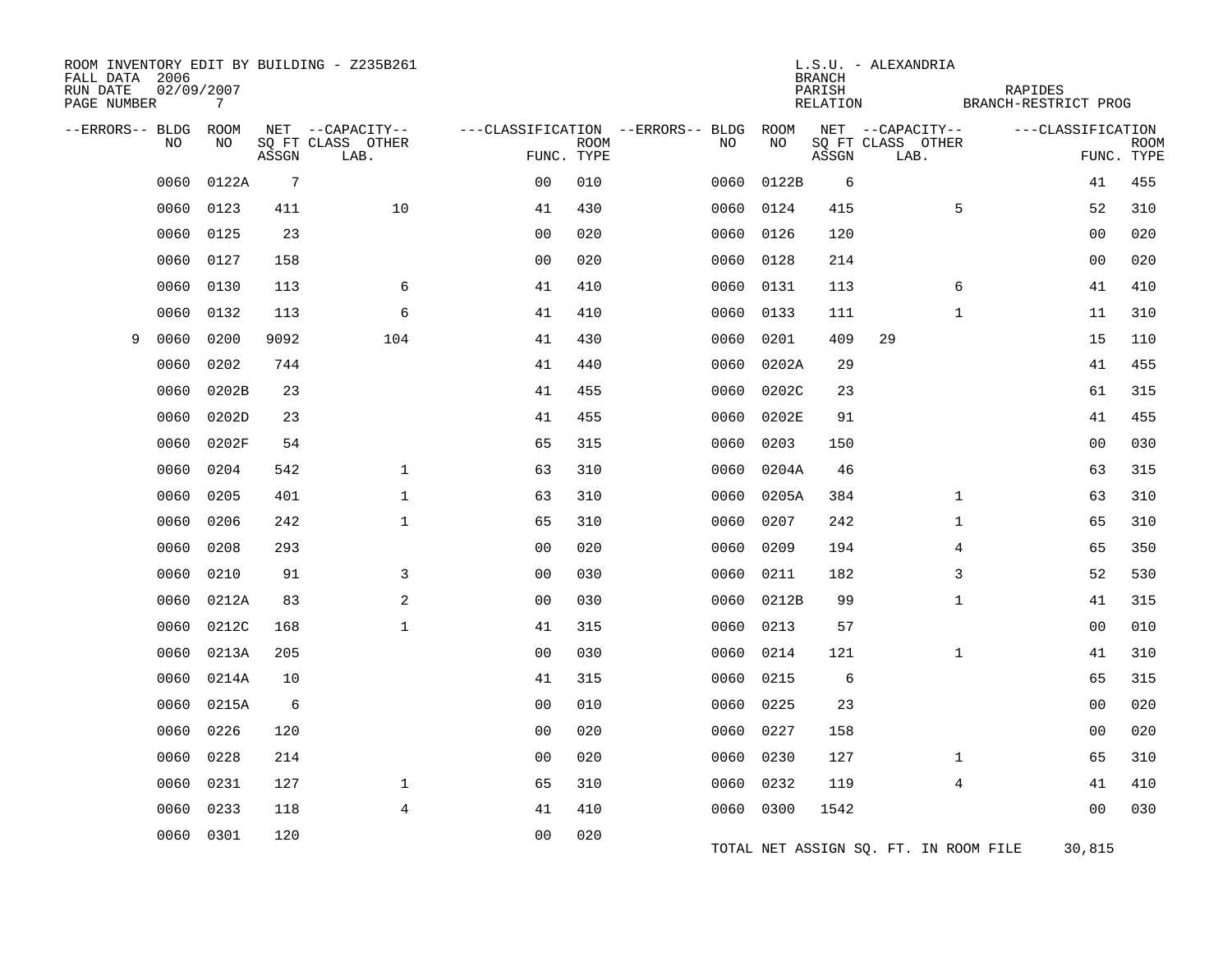| ROOM INVENTORY EDIT BY BUILDING - Z235B261<br>FALL DATA 2006<br>02/09/2007<br>RUN DATE<br>PAGE NUMBER | 8          |       |                           |                                                         |      |            |    | BRANCH<br>PARISH<br>RELATION                              | L.S.U. - ALEXANDRIA                                        |              | RAPIDES<br>BRANCH-RESTRICT PROG |                |                           |
|-------------------------------------------------------------------------------------------------------|------------|-------|---------------------------|---------------------------------------------------------|------|------------|----|-----------------------------------------------------------|------------------------------------------------------------|--------------|---------------------------------|----------------|---------------------------|
| --ERRORS-- BLDG ROOM                                                                                  |            |       | NET --CAPACITY--          | ---CLASSIFICATION --ERRORS-- BLDG ROOM NET --CAPACITY-- |      |            |    |                                                           |                                                            |              | ---CLASSIFICATION               |                |                           |
| NO                                                                                                    | NO         | ASSGN | SQ FT CLASS OTHER<br>LAB. | FUNC. TYPE                                              | ROOM | NO         | NO | ASSGN<br>TOTAL NUMBER CLASSROOMS<br>TOTAL NUMBER LABS 210 | SQ FT CLASS OTHER<br>LAB.<br>TOTAL NUMBER SPECIAL LABS 220 |              |                                 | $\mathbf{1}$   | <b>ROOM</b><br>FUNC. TYPE |
|                                                                                                       | 0061 0001  | 996   | 28                        | 63                                                      | 680  | 0061 0001A |    | 102                                                       |                                                            |              |                                 | 0 <sub>0</sub> | 020                       |
|                                                                                                       | 0061 0001B | 33    |                           | 0 <sub>0</sub>                                          | 030  | 0061 0001C |    | 76                                                        |                                                            |              |                                 | 63             | 685                       |
|                                                                                                       | 0061 0002  | 407   | 14                        | 63                                                      | 680  | 0061 0003  |    | 45                                                        |                                                            |              |                                 | 0 <sub>0</sub> | 020                       |
|                                                                                                       | 0061 0003A | 228   | 6                         | 0 <sub>0</sub>                                          | 030  | 0061 0003B |    | 28                                                        |                                                            | $\mathbf{1}$ |                                 | 00             | 030                       |
|                                                                                                       | 0061 0003C | 142   |                           | 0 <sub>0</sub>                                          | 010  | 0061 0004  |    | 26                                                        |                                                            |              |                                 | 73             | 685                       |
|                                                                                                       | 0061 0004A | 35    |                           | 0 <sub>0</sub>                                          | 030  | 0061 0005  |    | 187                                                       |                                                            |              |                                 | 00             | 020                       |
|                                                                                                       | 0061 0010  | 61    |                           | 0 <sub>0</sub>                                          | 020  | 0061 0020  |    | 36                                                        |                                                            |              |                                 | 0 <sub>0</sub> | 020                       |
|                                                                                                       | 0061 0100A | 52    |                           | 0 <sub>0</sub>                                          | 020  | 0061 0100B |    | 52                                                        |                                                            |              |                                 | 0 <sub>0</sub> | 020                       |
|                                                                                                       | 0061 0101  | 1282  |                           | 91                                                      | 670  | 0061 0102  |    | 4649                                                      |                                                            |              |                                 | 91             | 630                       |
|                                                                                                       | 0061 0103  | 251   |                           | 63                                                      | 755  | 0061 0103A |    | 24                                                        |                                                            |              |                                 | 0 <sub>0</sub> | 010                       |
|                                                                                                       | 0061 0104  | 540   |                           | 91                                                      | 635  | 0061 0105  |    | 989                                                       |                                                            |              |                                 | 91             | 635                       |
|                                                                                                       | 0061 0106  | 97    |                           | 91                                                      | 635  | 0061 0106A |    | 40                                                        |                                                            |              |                                 | 91             | 635                       |
|                                                                                                       | 0061 0107  | 65    |                           | 91                                                      | 635  | 0061 0108  |    | 135                                                       |                                                            |              |                                 | 00             | 020                       |
|                                                                                                       | 0061 0109  | 30    |                           | 0 <sub>0</sub>                                          | 030  | 0061 0109A |    | 44                                                        |                                                            | 2            |                                 | 0 <sub>0</sub> | 030                       |
|                                                                                                       | 0061 0110  | 30    |                           | 0 <sub>0</sub>                                          | 010  | 0061 0111  |    | 76                                                        |                                                            | $\mathbf{1}$ |                                 | 91             | 310                       |
|                                                                                                       | 0061 0112  | 332   |                           | 63                                                      | 750  | 0061 0113  |    | 268                                                       |                                                            |              |                                 | 00             | 020                       |
|                                                                                                       | 0061 0120  | 36    |                           | 0 <sub>0</sub>                                          | 020  | 0061 0121  |    | 61                                                        |                                                            |              |                                 | 0 <sub>0</sub> | 020                       |
|                                                                                                       | 0061 0122  | 46    |                           | 0 <sub>0</sub>                                          | 020  | 0061 0123  |    | 56                                                        |                                                            |              |                                 | 0 <sub>0</sub> | 020                       |
|                                                                                                       | 0061 0200  | 485   |                           | 0 <sub>0</sub>                                          | 020  | 0061 0201  |    | 227                                                       |                                                            | 2            |                                 | 91             | 750                       |
|                                                                                                       | 0061 0202  | 228   | $\overline{4}$            | 0 <sub>0</sub>                                          | 030  | 0061 0202A |    | 40                                                        |                                                            | $\mathbf{1}$ |                                 | 00             | 030                       |
|                                                                                                       | 0061 0202B | 114   | $\mathbf{1}$              | 91                                                      | 310  | 0061 0202C |    | 36                                                        |                                                            |              |                                 | 91             | 315                       |
|                                                                                                       | 0061 0203  | 1048  | 45                        | 63                                                      | 680  | 0061 0203A |    | 10                                                        |                                                            |              |                                 | 52             | 730                       |
|                                                                                                       | 0061 0203B | 10    |                           | 63                                                      | 730  | 0061 0203C |    | 10                                                        |                                                            |              |                                 | 52             | 730                       |
|                                                                                                       | 0061 0203D | 10    |                           | 52                                                      | 730  | 0061 0203E |    | 10                                                        |                                                            |              |                                 | 52             | 730                       |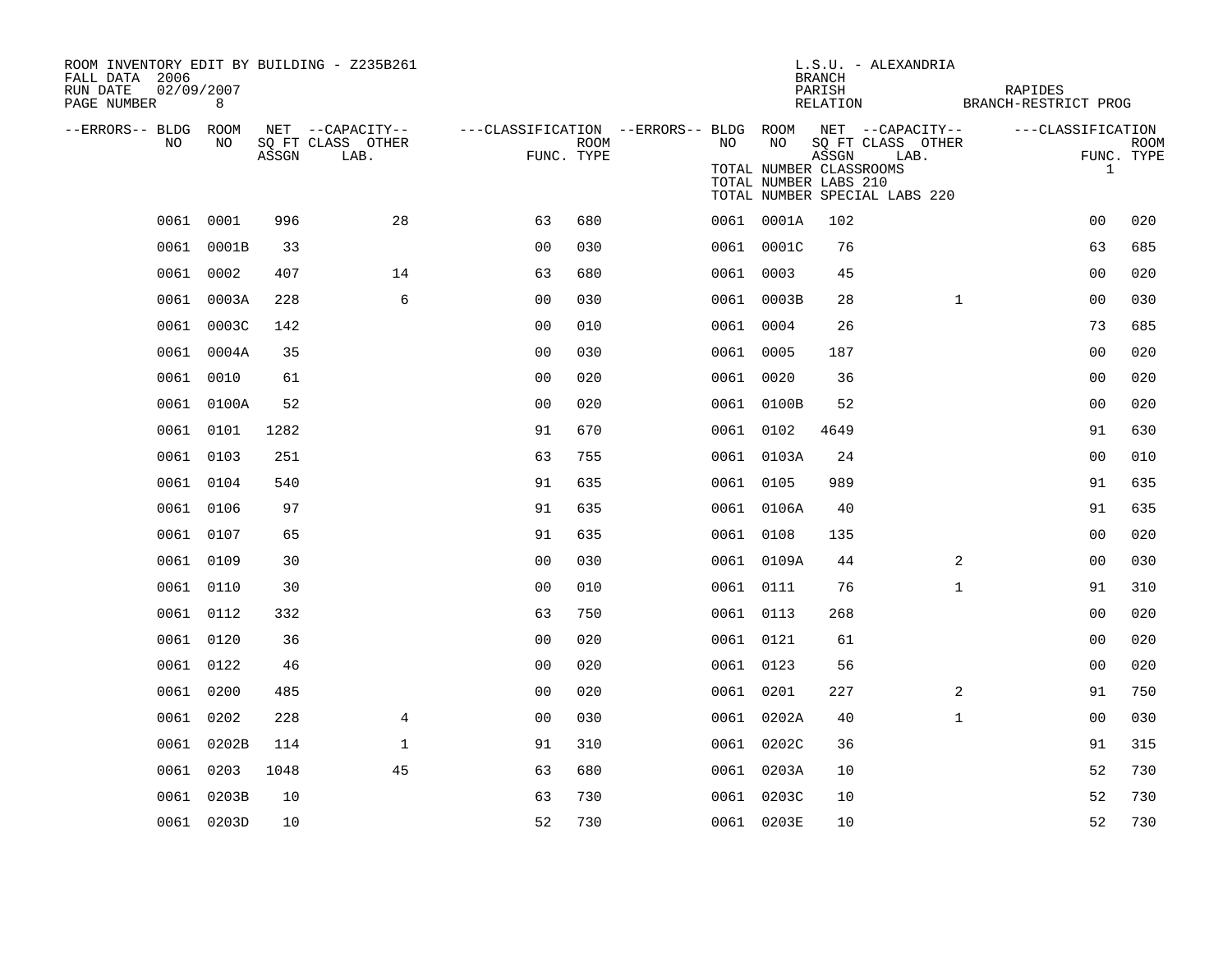| ROOM INVENTORY EDIT BY BUILDING - Z235B261<br>FALL DATA 2006<br>RUN DATE<br>PAGE NUMBER | 02/09/2007<br>9 |       |                                               |                                                 |             |   |    |             | <b>BRANCH</b><br>PARISH<br>RELATION | L.S.U. - ALEXANDRIA                           | RAPIDES<br>BRANCH-RESTRICT PROG |                           |
|-----------------------------------------------------------------------------------------|-----------------|-------|-----------------------------------------------|-------------------------------------------------|-------------|---|----|-------------|-------------------------------------|-----------------------------------------------|---------------------------------|---------------------------|
| --ERRORS-- BLDG<br>NO                                                                   | ROOM<br>NO      | ASSGN | NET --CAPACITY--<br>SQ FT CLASS OTHER<br>LAB. | ---CLASSIFICATION --ERRORS-- BLDG<br>FUNC. TYPE | <b>ROOM</b> |   | NO | ROOM<br>NO  | ASSGN                               | NET --CAPACITY--<br>SQ FT CLASS OTHER<br>LAB. | ---CLASSIFICATION               | <b>ROOM</b><br>FUNC. TYPE |
| 0061                                                                                    | 0204            | 1050  |                                               | 00                                              | 030         |   |    | 0061 0220   | 36                                  | 43                                            | 00                              | 020                       |
|                                                                                         | 0061 0223       | 56    |                                               | 0 <sub>0</sub>                                  | 020         |   |    | 0061 E0100  | 1015                                |                                               | 0 <sub>0</sub>                  | 020                       |
|                                                                                         | 0061 E0101      | 5676  | 500                                           | 63                                              | 610         |   |    | 0061 E0102  | 121                                 | 5                                             | 0 <sub>0</sub>                  | 030                       |
|                                                                                         | 0061 E0103      | 143   | 5                                             | 0 <sub>0</sub>                                  | 030         |   |    | 0061 E0104  | 178                                 |                                               | 91                              | 635                       |
|                                                                                         | 0061 E0105      | 488   |                                               | 63                                              | 615         |   |    | 0061 E0106  | 330                                 |                                               | 00                              | 030                       |
|                                                                                         | 0061 E0107      | 122   |                                               | 0 <sub>0</sub>                                  | 020         |   |    | 0061 W0100  | 449                                 |                                               | 00                              | 020                       |
|                                                                                         | 0061 W0101      | 306   | $\mathbf{1}$                                  | 92                                              | 750         |   |    | 0061 W0101A | 28                                  |                                               | 92                              | 755                       |
|                                                                                         | 0061 W0102      | 40    |                                               | 0 <sub>0</sub>                                  | 030         |   |    | 0061 W0103  | 496                                 |                                               | 42                              | 620                       |
|                                                                                         | 0061 W0103A     | 31    |                                               | 42                                              | 625         |   |    | 0061 W0104  | 3500                                |                                               | 11                              | 660                       |
|                                                                                         | 0061 W0105      | 132   | $\mathbf{1}$                                  | 91                                              | 665         |   |    | 0061 W0106  | 90                                  | $\mathbf{1}$                                  | 91                              | 310                       |
|                                                                                         | 0061 W0107      | 235   | $\mathbf{1}$                                  | 91                                              | 310         |   |    | 0061 W0108  | 563                                 | $\mathbf{1}$                                  | 92                              | 665                       |
|                                                                                         | 0061 W0109      | 401   |                                               | 0 <sub>0</sub>                                  | 030         |   |    | 0061 W0120  | 214                                 |                                               | 0 <sub>0</sub>                  | 020                       |
|                                                                                         | 0061 W0121      | 31    |                                               | 00                                              | 020         |   |    | 0061 W0200  | 2116                                |                                               | 00                              | 020                       |
|                                                                                         | 0061 W0201      | 177   | $\overline{4}$                                | 00                                              | 030         |   |    | 0061 W0202  | 177                                 | 3                                             | 00                              | 030                       |
|                                                                                         | 0061 W0203      | 40    |                                               | 0 <sub>0</sub>                                  | 010         | 9 |    | 0061 W0204  | 1605                                | 16                                            | 11                              | 410                       |
|                                                                                         | 0061 W0204A     | 487   | 12                                            | 11                                              | 220         |   |    | 0061 W0204B | 266                                 | 10                                            | 11                              | 220                       |
|                                                                                         | 0061 W0204C     | 157   | $\mathbf{1}$                                  | 11                                              | 220         |   |    | 0061 W0205  | 76                                  | $\mathbf{1}$                                  | 11                              | 310                       |
|                                                                                         | 0061 W0205A     | 17    |                                               | 11                                              | 315         |   |    | 0061 W0205B | 89                                  |                                               | 11                              | 315                       |
|                                                                                         | 0061 W0206      | 300   | $\mathbf{1}$                                  | 53                                              | 310         |   |    | 0061 W0207  | 140                                 | $\mathbf{1}$                                  | 53                              | 310                       |
|                                                                                         | 0061 W0208      | 140   | $\mathbf 1$                                   | 53                                              | 310         |   |    | 0061 W0209  | 122                                 | $\mathbf{1}$                                  | 52                              | 310                       |
|                                                                                         | 0061 W0209A     | 122   | 1                                             | 53                                              | 310         |   |    | 0061 W0209B | 122                                 | $\mathbf{1}$                                  | 53                              | 310                       |
|                                                                                         | 0061 W0209C     | 122   | 1                                             | 53                                              | 310         |   |    | 0061 W0210  | 149                                 | $\mathbf{1}$                                  | 52                              | 310                       |
|                                                                                         | 0061 W0210A     | 149   | $\mathbf 1$                                   | 53                                              | 310         |   |    | 0061 W0211  | 93                                  | 1                                             | 53                              | 310                       |
|                                                                                         | 0061 W0211A     | 195   | $\mathbf 1$                                   | 53                                              | 310         |   |    | 0061 W0212  | 312                                 | 12                                            | 51                              | 350                       |
|                                                                                         | 0061 W0213      | 200   | $\mathbf 1$                                   | 53                                              | 310         |   |    | 0061 W0220  | 214                                 |                                               | 00                              | 020                       |
|                                                                                         | 0061 W0221      | 31    |                                               | 0 <sub>0</sub>                                  | 020         |   |    |             |                                     | TOTAL NET ASSIGN SQ. FT. IN ROOM FILE         | 27,887                          |                           |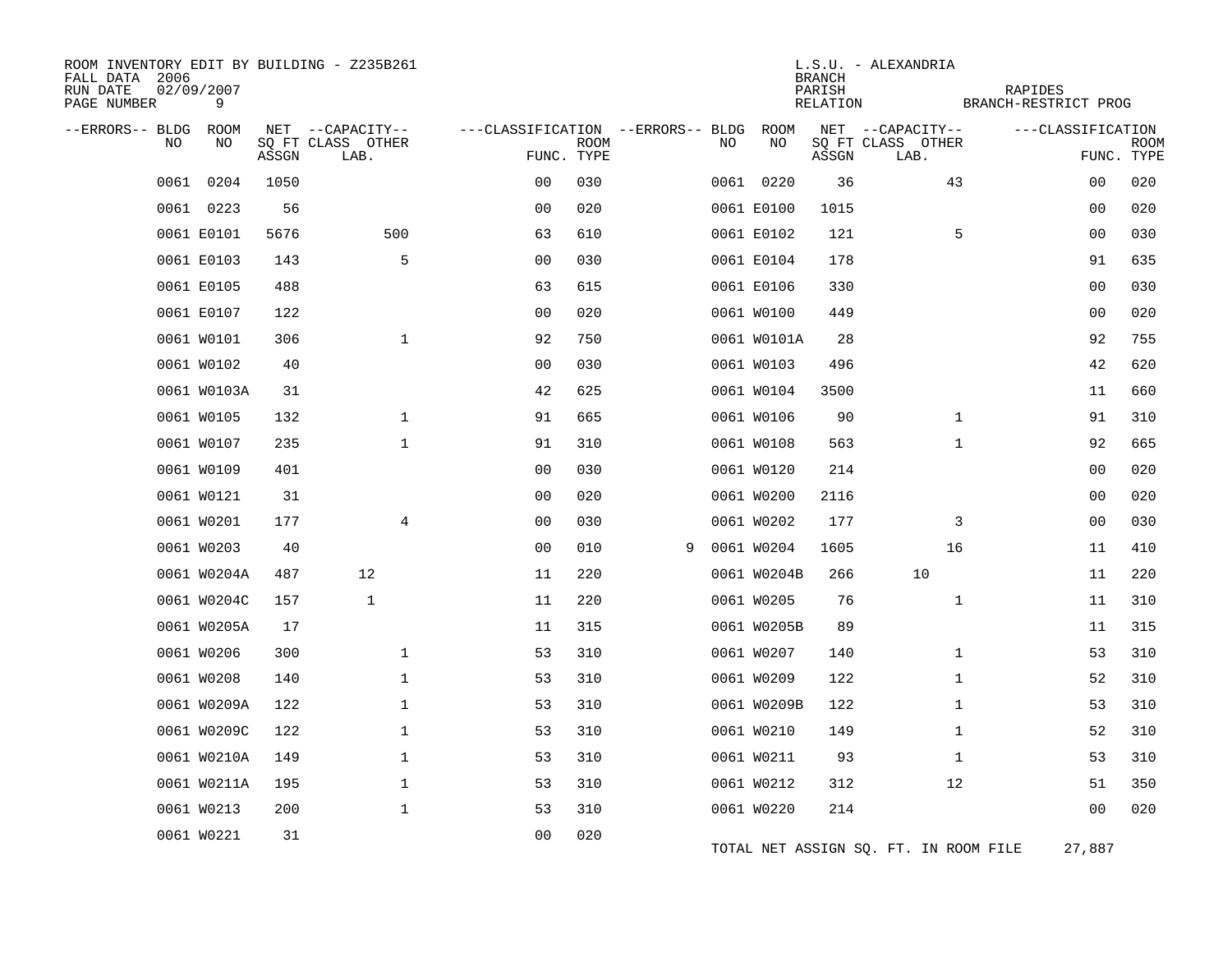| ROOM INVENTORY EDIT BY BUILDING - Z235B261<br>FALL DATA 2006<br>02/09/2007<br>RUN DATE<br>PAGE NUMBER 10 |                 |       |                                       |                                                         |      |           |                                                                | <b>BRANCH</b><br>PARISH | L.S.U. - ALEXANDRIA                   |                   |                                       | RAPIDES<br>RELATION BRANCH-RESTRICT PROG |            |
|----------------------------------------------------------------------------------------------------------|-----------------|-------|---------------------------------------|---------------------------------------------------------|------|-----------|----------------------------------------------------------------|-------------------------|---------------------------------------|-------------------|---------------------------------------|------------------------------------------|------------|
| --ERRORS-- BLDG ROOM<br>NO.                                                                              | NO.             |       | NET --CAPACITY--<br>SQ FT CLASS OTHER | ---CLASSIFICATION --ERRORS-- BLDG ROOM NET --CAPACITY-- | ROOM | NO        | NO                                                             |                         |                                       | SQ FT CLASS OTHER |                                       | ---CLASSIFICATION                        | ROOM       |
|                                                                                                          |                 | ASSGN | LAB.                                  | FUNC. TYPE                                              |      |           | TOTAL NUMBER CLASSROOMS<br>TOTAL NUMBER LABS 210               | ASSGN                   | LAB.<br>TOTAL NUMBER SPECIAL LABS 220 |                   |                                       | $\overline{3}$                           | FUNC. TYPE |
|                                                                                                          | 0062 0103       | 785   | 52                                    | 11                                                      | 110  | 0062 0104 |                                                                | 665                     | 44                                    |                   |                                       | 11                                       | 110        |
|                                                                                                          | 0062 0104A      | 185   | $\mathbf 1$                           | 11                                                      | 310  | 0062 0105 |                                                                | 857                     | 57                                    |                   |                                       | 11                                       | 110        |
|                                                                                                          | 0062 0105A      | 190   | $\mathbf{1}$                          | 63                                                      | 310  |           | 0062 0105B                                                     | 247                     |                                       | $\mathbf{1}$      |                                       | 63                                       | 310        |
|                                                                                                          | 0062 0105C      | 58    |                                       | 0 <sub>0</sub>                                          | 020  | 0062 0106 |                                                                | 660                     |                                       | 22                |                                       | 63                                       | 680        |
|                                                                                                          | 0062 0107       | 632   | 36                                    | 63                                                      | 680  | 0062 0112 |                                                                | 328                     |                                       | $\mathbf{1}$      |                                       | 22                                       | 250        |
|                                                                                                          | 0062 0112A      | 80    | $\mathbf 1$                           | 11                                                      | 310  |           | 0062 0112B<br>TOTAL NUMBER CLASSROOMS<br>TOTAL NUMBER LABS 210 | 120                     | TOTAL NUMBER SPECIAL LABS 220         | $\mathbf{1}$      | TOTAL NET ASSIGN SQ. FT. IN ROOM FILE | 11<br>4,749<br>3                         | 310        |
|                                                                                                          | 0063 0100       | 1801  |                                       | 0 <sup>0</sup>                                          | 020  |           | 0063 0101 10656                                                |                         |                                       |                   |                                       | 11                                       | 520        |
|                                                                                                          | 0063 0102       | 143   |                                       | 0 <sub>0</sub>                                          | 010  | 0063 0103 |                                                                | 131                     |                                       |                   |                                       | 11                                       | 315        |
|                                                                                                          | 0063 0104       | 184   | 7                                     | 11                                                      | 525  |           | 0063 0104A                                                     | 109                     |                                       |                   |                                       | 11                                       | 525        |
|                                                                                                          | 0063 0105       | 546   |                                       | 11                                                      | 525  | 0063 0106 |                                                                | 468                     |                                       | 4                 |                                       | 0 <sub>0</sub>                           | 030        |
|                                                                                                          | 0063 0106A 1047 |       |                                       | 11                                                      | 525  |           | 0063 0106B                                                     | 118                     |                                       | 4                 |                                       | 11                                       | 525        |
|                                                                                                          | 0063 0106C      | 255   | 8                                     | 11                                                      | 525  |           | 0063 0106D                                                     | 118                     |                                       | $\overline{4}$    |                                       | 11                                       | 525        |
|                                                                                                          | 0063 0107       | 259   | 4                                     | 0 <sub>0</sub>                                          | 030  |           | 0063 0107A                                                     | 396                     |                                       |                   |                                       | 11                                       | 525        |
|                                                                                                          | 0063 0107B      | 1030  | $\mathbf{1}$                          | 11                                                      | 525  | 0063 0108 |                                                                | 195                     |                                       | 8                 |                                       | 11                                       | 310        |
|                                                                                                          | 0063 0109       | 136   | $\mathbf{1}$                          | 11                                                      | 310  | 0063 0110 |                                                                | 349                     |                                       | $\mathbf{1}$      |                                       | 11                                       | 315        |
|                                                                                                          | 0063 0111       | 414   |                                       | 0 <sub>0</sub>                                          | 020  | 0063 0112 |                                                                | 129                     |                                       | $\mathbf{1}$      |                                       | 11                                       | 310        |
|                                                                                                          | 0063 0113       | 129   | $\mathbf{1}$                          | 11                                                      | 310  | 0063 0114 |                                                                | 116                     |                                       |                   |                                       | 11                                       | 525        |
|                                                                                                          | 0063 0114A      | 76    | $\mathbf{1}$                          | 11                                                      | 525  | 0063 0115 |                                                                | 113                     |                                       |                   |                                       | 11                                       | 525        |
|                                                                                                          | 0063 0115A      | 76    | $\mathbf{1}$                          | 11                                                      | 525  | 0063 0116 |                                                                | 132                     |                                       | $\mathbf{1}$      |                                       | 11                                       | 310        |
|                                                                                                          | 0063 0117       | 129   | $\mathbf 1$                           | 11                                                      | 310  | 0063 0118 |                                                                | 129                     |                                       | $\mathbf{1}$      |                                       | 11                                       | 310        |
|                                                                                                          | 0063 0119       | 128   | $\mathbf{1}$                          | 11                                                      | 310  | 0063 0120 |                                                                | 5970                    |                                       | 39                |                                       | 11                                       | 520        |
|                                                                                                          | 0063 0121       | 72    |                                       | 0 <sub>0</sub>                                          | 030  | 0063 0122 |                                                                | 48                      |                                       |                   |                                       | 64                                       | 715        |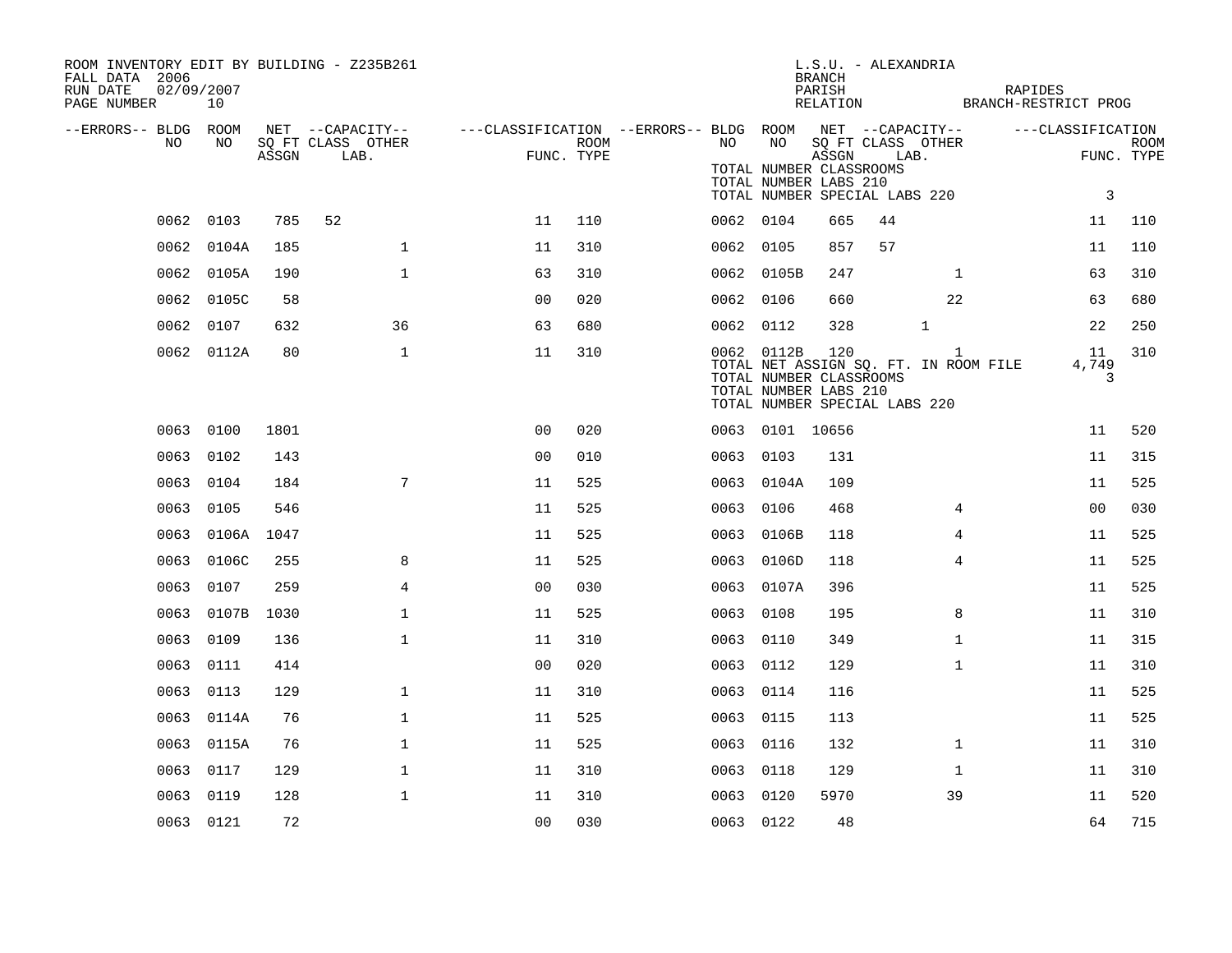| ROOM INVENTORY EDIT BY BUILDING - Z235B261<br>FALL DATA 2006<br>RUN DATE<br>PAGE NUMBER | 02/09/2007<br>11 |       |                           |                |                    |                                        |                                                  | <b>BRANCH</b><br>PARISH<br>RELATION | L.S.U. - ALEXANDRIA<br>BRANCH-RESTRICT PROG                            | <b>RAPIDES</b>              |                           |
|-----------------------------------------------------------------------------------------|------------------|-------|---------------------------|----------------|--------------------|----------------------------------------|--------------------------------------------------|-------------------------------------|------------------------------------------------------------------------|-----------------------------|---------------------------|
| --ERRORS-- BLDG ROOM                                                                    |                  |       | NET --CAPACITY--          |                |                    | ---CLASSIFICATION --ERRORS-- BLDG ROOM |                                                  |                                     | NET --CAPACITY--                                                       | ---CLASSIFICATION           |                           |
| NO.                                                                                     | NO               | ASSGN | SO FT CLASS OTHER<br>LAB. |                | ROOM<br>FUNC. TYPE | NO                                     | NO                                               | ASSGN                               | SQ FT CLASS OTHER<br>LAB.                                              |                             | <b>ROOM</b><br>FUNC. TYPE |
| 0063                                                                                    | 0123             | 123   |                           | 0 <sub>0</sub> | 030                |                                        | 0063 0124                                        | 495                                 |                                                                        | 0 <sub>0</sub>              | 030                       |
|                                                                                         | 0063 0125        | 245   |                           | 0 <sub>0</sub> | 020                |                                        | 0063 0126                                        | 248                                 |                                                                        | 00                          | 020                       |
|                                                                                         | 0063 0127        | 27    |                           | 0 <sub>0</sub> | 020                |                                        | 0063 0200                                        | 790                                 |                                                                        | 0 <sub>0</sub>              | 020                       |
| 0063                                                                                    | 0201             | 642   | 35                        | 11             | 110                |                                        | 0063 0202                                        | 620                                 | 41                                                                     | 11                          | 110                       |
| 0063                                                                                    | 0203             | 616   |                           | 11             | 520                | 0063                                   | 0204                                             | 1720                                |                                                                        | 11                          | 520                       |
| 0063                                                                                    | 0204A            | 45    |                           | 0 <sub>0</sub> | 010                | 0063                                   | 0204B                                            | 88                                  | $\mathbf{1}$                                                           | 11                          | 310                       |
| 0063                                                                                    | 0205             | 2856  | 29                        | 11             | 210                |                                        | 0063 0205A                                       | 237                                 |                                                                        | 11                          | 215                       |
| 0063                                                                                    | 0206             | 1720  |                           | 11             | 520                | 0063                                   | 0206A                                            | 44                                  |                                                                        | 11                          | 115                       |
| 0063                                                                                    | 0206B            | 329   |                           | 11             | 215                | 0063                                   | 0206C                                            | 1099                                |                                                                        | 0 <sub>0</sub>              | 030                       |
| 0063                                                                                    | 0209             | 245   |                           | 0 <sub>0</sub> | 020                |                                        | 0063 0210                                        | 248                                 |                                                                        | 00                          | 020                       |
|                                                                                         | 0063 0227        | 27    | 5                         | 0 <sub>0</sub> | 020                |                                        | TOTAL NUMBER CLASSROOMS<br>TOTAL NUMBER LABS 210 |                                     | TOTAL NET ASSIGN SQ. FT. IN ROOM FILE<br>TOTAL NUMBER SPECIAL LABS 220 | 31,317<br>2<br>$\mathbf{1}$ |                           |
|                                                                                         | 0064 0100        | 5024  |                           | 0 <sub>0</sub> | 030                |                                        | 0064 0102                                        | 140                                 | $\mathbf{1}$                                                           | 74                          | 310                       |
|                                                                                         | 0064 0103        | 72    |                           | 74             | 315                |                                        | 0064 0104                                        | 64                                  | $\mathbf{1}$                                                           | 74                          | 315                       |
|                                                                                         | 0064 0105        | 389   |                           | 74             | 720                |                                        | TOTAL NUMBER CLASSROOMS<br>TOTAL NUMBER LABS 210 |                                     | TOTAL NET ASSIGN SQ. FT. IN ROOM FILE<br>TOTAL NUMBER SPECIAL LABS 220 | 665                         |                           |
|                                                                                         | 0065 0100        | 3350  |                           | 0 <sub>0</sub> | 020                |                                        | 0065 0101                                        | 133                                 |                                                                        | 11                          | 315                       |
| 0065                                                                                    | 0101A            | 447   |                           | 11             | 315                |                                        | 0065 0101B                                       | 270                                 | 10                                                                     | 46                          | 350                       |
|                                                                                         | 0065 0101C       | 161   | $\mathbf 1$               | 46             | 310                |                                        | 0065 0101D                                       | 185                                 | $\mathbf{1}$                                                           | 46                          | 310                       |
| 0065                                                                                    | 0102             | 114   | $\mathbf{1}$              | 12             | 310                |                                        | 0065 0103                                        | 110                                 | $\mathbf{1}$                                                           | 12                          | 310                       |
|                                                                                         | 0065 0104        | 116   | $\mathbf{1}$              | 12             | 310                |                                        | 0065 0105                                        | 109                                 | $\mathbf{1}$                                                           | 12                          | 310                       |
| 0065                                                                                    | 0106             | 94    | $\mathbf 1$               | 12             | 310                |                                        | 0065 0107                                        | 93                                  | $\mathbf{1}$                                                           | 11                          | 310                       |
| 0065                                                                                    | 0108             | 101   | $\mathbf{1}$              | 12             | 310                |                                        | 0065 0109                                        | 111                                 | $\mathbf{1}$                                                           | 12                          | 310                       |
|                                                                                         | 0065 0110        | 107   | $\mathbf 1$               | 11             | 310                |                                        | 0065 0111                                        | 107                                 | $\mathbf{1}$                                                           | 12                          | 310                       |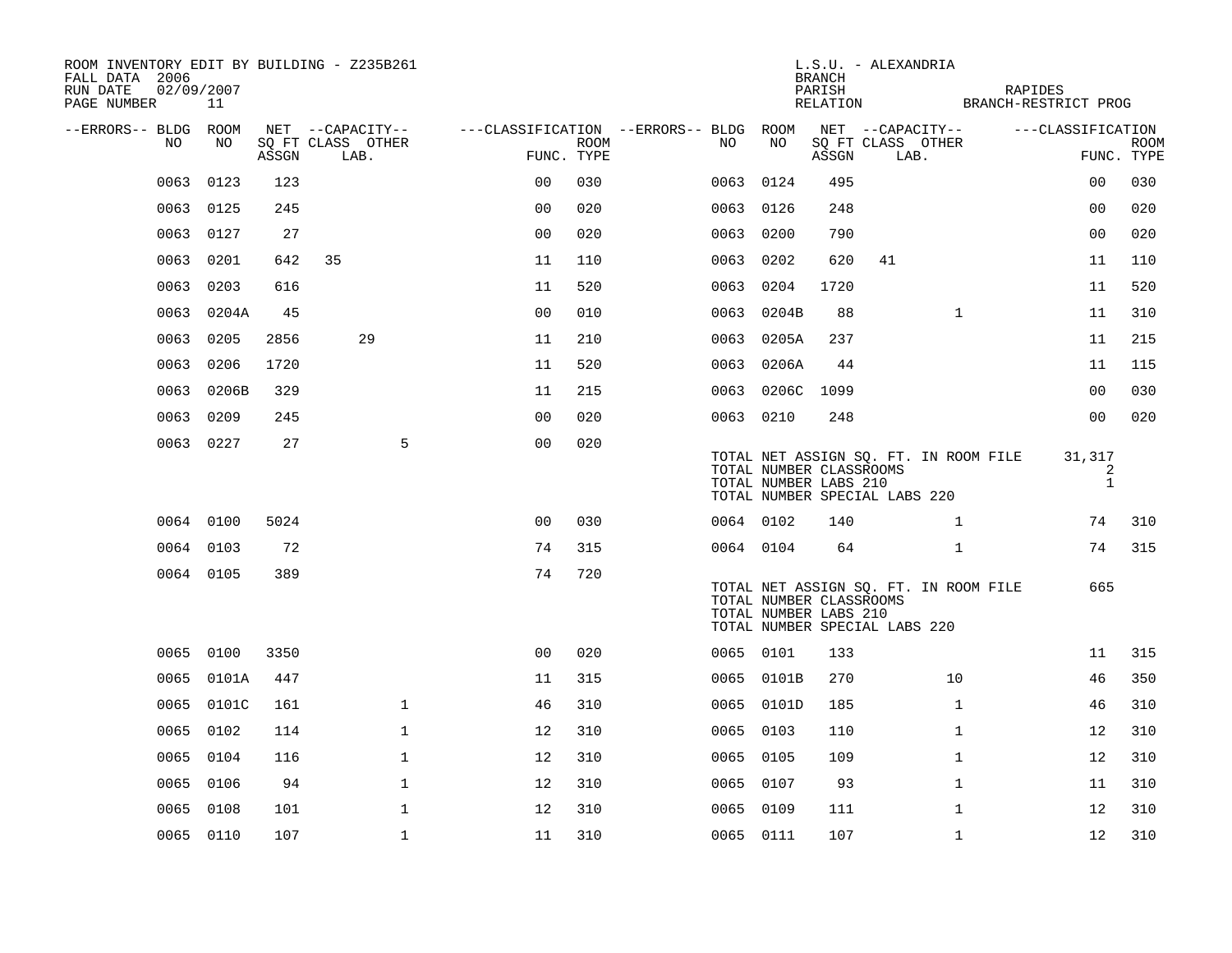| ROOM INVENTORY EDIT BY BUILDING - Z235B261<br>FALL DATA 2006<br>RUN DATE<br>PAGE NUMBER | 02/09/2007<br>12 |          |                                               |                |                           |                                         |            | <b>BRANCH</b><br>PARISH<br>RELATION | L.S.U. - ALEXANDRIA                           | RAPIDES<br>BRANCH-RESTRICT PROG |                           |
|-----------------------------------------------------------------------------------------|------------------|----------|-----------------------------------------------|----------------|---------------------------|-----------------------------------------|------------|-------------------------------------|-----------------------------------------------|---------------------------------|---------------------------|
| --ERRORS-- BLDG<br><b>NO</b>                                                            | ROOM<br>NO.      | ASSGN    | NET --CAPACITY--<br>SQ FT CLASS OTHER<br>LAB. |                | <b>ROOM</b><br>FUNC. TYPE | ---CLASSIFICATION --ERRORS-- BLDG<br>NO | ROOM<br>NO | ASSGN                               | NET --CAPACITY--<br>SQ FT CLASS OTHER<br>LAB. | ---CLASSIFICATION               | <b>ROOM</b><br>FUNC. TYPE |
| 0065                                                                                    | 0112             | 95       | $\mathbf{1}$                                  | 11             | 310                       | 0065                                    | 0113       | 114                                 | $\mathbf{1}$                                  | 12                              | 310                       |
| 0065                                                                                    | 0114             | 116      | $\mathbf 1$                                   | 12             | 310                       |                                         | 0065 0115  | 121                                 | $\mathbf{1}$                                  | 12                              | 310                       |
| 0065                                                                                    | 0116             | 121      | $\mathbf{1}$                                  | 12             | 310                       | 0065                                    | 0117       | 95                                  | $\mathbf{1}$                                  | 12                              | 310                       |
| 0065                                                                                    | 0118             | 132      | $\mathbf{1}$                                  | 12             | 310                       |                                         | 0065 0119  | 97                                  | $\mathbf{1}$                                  | 12                              | 310                       |
| 0065                                                                                    | 0120             | 95       | $\mathbf{1}$                                  | 11             | 310                       | 0065                                    | 0121       | 114                                 | $\mathbf{1}$                                  | 12                              | 310                       |
| 0065                                                                                    | 0122             | 121      | $\mathbf 1$                                   | 12             | 310                       |                                         | 0065 0123  | 116                                 | $\mathbf{1}$                                  | 12                              | 310                       |
| 0065                                                                                    | 0124             | 114      | $\mathbf{1}$                                  | 12             | 310                       |                                         | 0065 0125  | 95                                  | $\mathbf{1}$                                  | 12                              | 310                       |
| 0065                                                                                    | 0126             | 97       | $\mathbf 1$                                   | 11             | 310                       |                                         | 0065 0127  | 147                                 | $\mathbf{1}$                                  | 12                              | 315                       |
| 0065                                                                                    | 0128             | 631      | $\mathbf 1$                                   | 46             | 310                       | 0065                                    | 0128A      | 133                                 | $\mathbf{1}$                                  | 46                              | 310                       |
| 0065                                                                                    | 0128B            | 161      | $\mathbf 1$                                   | 46             | 310                       |                                         | 0065 0128C | 62                                  | $\mathbf{1}$                                  | 46                              | 315                       |
| 0065                                                                                    | 0128D            | 306      | $\mathbf{1}$                                  | 46             | 310                       | 0065                                    | 0128E      | 22                                  |                                               | 46                              | 315                       |
| 0065                                                                                    | 0128F            | 126      |                                               | 46             | 315                       |                                         | 0065 0129  | 34                                  |                                               | 00                              | 010                       |
| 0065                                                                                    | 0130             | 32       |                                               | 0 <sub>0</sub> | 010                       | 0065                                    | 0131       | 355                                 | 4                                             | 00                              | 030                       |
| 0065                                                                                    | 0132             | 3434 286 |                                               | 12             | 110                       |                                         | 0065 0132A | 125                                 |                                               | 12                              | 315                       |
| 0065                                                                                    | 0132B            | 273      | 8                                             | 12             | 350                       | 0065                                    | 0132C      | 426                                 |                                               | 0 <sub>0</sub>                  | 030                       |
| 0065                                                                                    | 0133             | 264      | 3                                             | 0 <sub>0</sub> | 030                       |                                         | 0065 0134  | 81                                  |                                               | 00                              | 010                       |
| 0065                                                                                    | 0135             | 96       |                                               | 0 <sub>0</sub> | 030                       | 0065                                    | 0136       | 114                                 | $\mathbf{1}$                                  | 11                              | 310                       |
| 0065                                                                                    | 0137             | 110      | $\mathbf{1}$                                  | 11             | 310                       |                                         | 0065 0138  | 110                                 | $\mathbf{1}$                                  | 11                              | 310                       |
| 0065                                                                                    | 0139             | 107      | $\mathbf 1$                                   | 15             | 310                       | 0065                                    | 0140       | 89                                  | $\mathbf{1}$                                  | 15                              | 310                       |
| 0065                                                                                    | 0141             | 89       | $\mathbf{1}$                                  | 11             | 310                       |                                         | 0065 0142  | 113                                 | $\mathbf{1}$                                  | 11                              | 310                       |
| 0065                                                                                    | 0143             | 114      | $\mathbf{1}$                                  | 46             | 315                       |                                         | 0065 0144  | 118                                 | $\mathbf{1}$                                  | 15                              | 310                       |
| 0065                                                                                    | 0145             | 118      | $\mathbf{1}$                                  | 11             | 310                       |                                         | 0065 0146  | 251                                 | $\mathbf{1}$                                  | 46                              | 310                       |
| 0065                                                                                    | 0147             | 370      | $\mathbf 1$                                   | 46             | 310                       |                                         | 0065 0148  | 81                                  |                                               | 46                              | 315                       |
| 0065                                                                                    | 0149             | 138      | $\mathbf 1$                                   | 46             | 310                       |                                         | 0065 0150  | 138                                 | $\mathbf{1}$                                  | 11                              | 310                       |
| 0065                                                                                    | 0151             | 162      | $\mathbf 1$                                   | 11             | 310                       |                                         | 0065 0152  | 115                                 | $\mathbf{1}$                                  | 11                              | 310                       |
|                                                                                         | 0065 0153        | 275      |                                               | 0 <sub>0</sub> | 030                       |                                         | 0065 0154  | 258                                 |                                               | 0 <sub>0</sub>                  | 030                       |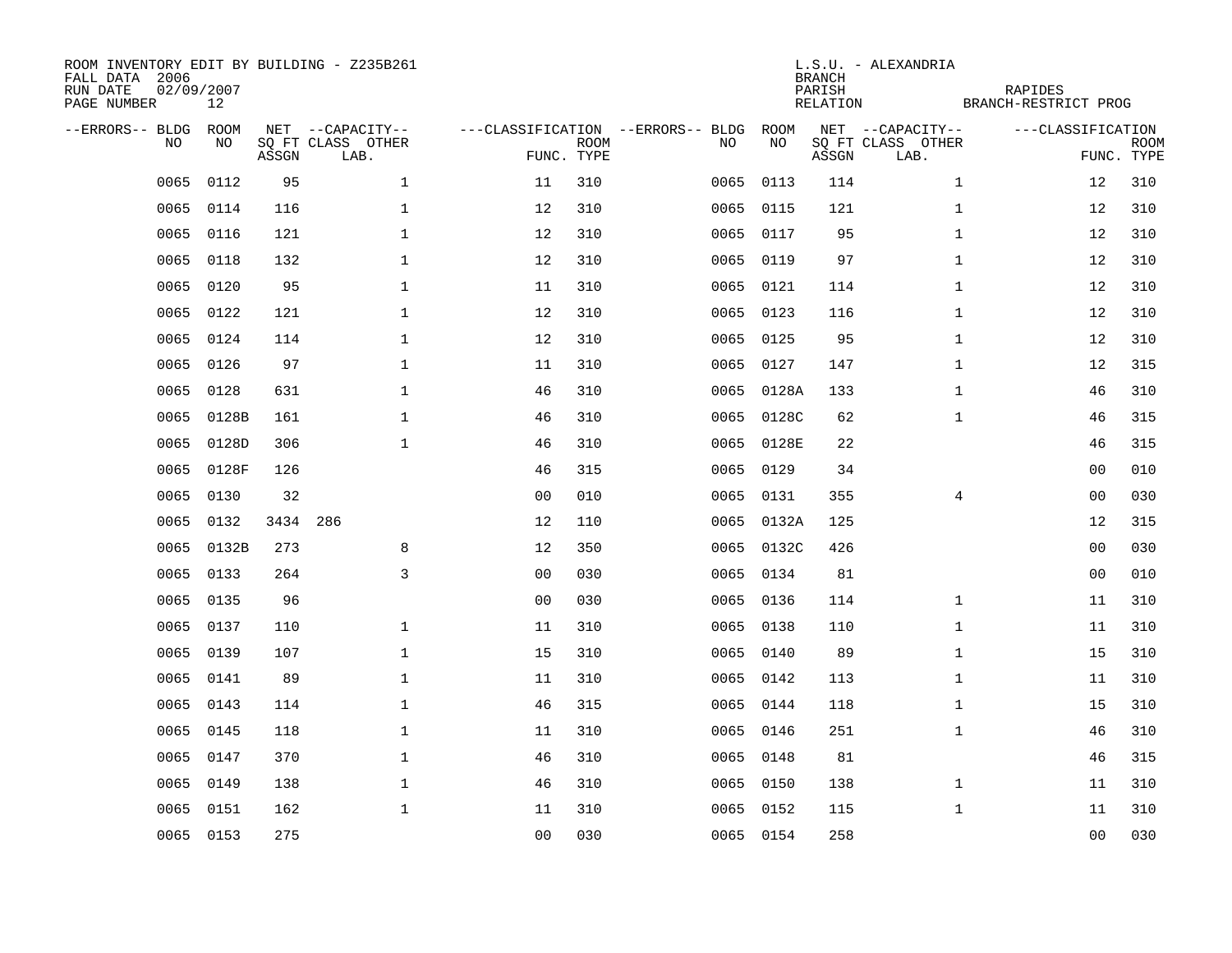| ROOM INVENTORY EDIT BY BUILDING - Z235B261<br>FALL DATA 2006<br>02/09/2007<br>RUN DATE<br>PAGE NUMBER 13 |                |       |      |                                       |                |                           |                                              |            | <b>BRANCH</b><br>PARISH                          | L.S.U. - ALEXANDRIA                                                    |              | RAPIDES<br>RELATION BRANCH-RESTRICT PROG |                                  |             |
|----------------------------------------------------------------------------------------------------------|----------------|-------|------|---------------------------------------|----------------|---------------------------|----------------------------------------------|------------|--------------------------------------------------|------------------------------------------------------------------------|--------------|------------------------------------------|----------------------------------|-------------|
| --ERRORS-- BLDG ROOM<br>NO                                                                               | NO             | ASSGN | LAB. | NET --CAPACITY--<br>SQ FT CLASS OTHER |                | <b>ROOM</b><br>FUNC. TYPE | ---CLASSIFICATION --ERRORS-- BLDG ROOM<br>NO | NO         | ASSGN                                            | NET --CAPACITY--<br>SQ FT CLASS OTHER<br>LAB.                          |              |                                          | ---CLASSIFICATION<br>FUNC. TYPE  | <b>ROOM</b> |
| 0065                                                                                                     | 0155           | 228   |      |                                       | 0 <sup>0</sup> | 020                       | 0065 0156                                    |            | 160                                              |                                                                        |              |                                          | 0 <sub>0</sub>                   | 020         |
|                                                                                                          | 0065 0157      | 221   |      |                                       | 0 <sub>0</sub> | 020                       | 0065 0158                                    |            | 39                                               |                                                                        |              |                                          | 0 <sub>0</sub>                   | 020         |
| 0065                                                                                                     | 0200           | 2602  |      |                                       | 0 <sub>0</sub> | 020                       | 0065 0201                                    |            | 300                                              | 9                                                                      |              |                                          | 12                               | 220         |
| 0065                                                                                                     | 0202           | 300   |      | 11                                    | 12             | 410                       | 0065 0203                                    |            | 243                                              |                                                                        | 9            |                                          | 12                               | 410         |
| 0065                                                                                                     | 0204           | 243   |      |                                       | 12             | 225                       | 0065 0205                                    |            | 212                                              |                                                                        | $\mathbf{1}$ |                                          | 12                               | 310         |
| 0065                                                                                                     | 0206           | 34    |      |                                       | 0 <sub>0</sub> | 010                       | 0065 0207                                    |            | 715                                              | 47                                                                     |              |                                          | 12                               | 110         |
|                                                                                                          | 0065 0208      | 683   | 45   |                                       | 12             | 110                       | 0065 0209                                    |            | 1191                                             | 23                                                                     |              |                                          | 12                               | 210         |
| 0065                                                                                                     | 0209A          | 161   |      |                                       | 12             | 215                       |                                              | 0065 0209B | 174                                              |                                                                        |              |                                          | 12                               | 215         |
|                                                                                                          | 0065 0210      | 1271  |      | 12                                    | 12             | 210                       | 0065 0211                                    |            | 186                                              |                                                                        | $\mathbf{1}$ |                                          | 11                               | 310         |
|                                                                                                          | 0065 0212      | 186   |      | $\mathbf{1}$                          | 11             | 310                       | 0065 0213                                    |            | 446                                              |                                                                        | 9            |                                          | 00                               | 030         |
|                                                                                                          | 0065 0214      | 117   |      |                                       | 12             | 215                       | 0065 0215                                    |            | 117                                              |                                                                        |              |                                          | 12                               | 215         |
| 0065                                                                                                     | 0216           | 856   |      |                                       | 12             | 650                       |                                              | 0065 0216A | 14                                               |                                                                        |              |                                          | 0 <sub>0</sub>                   | 010         |
|                                                                                                          | 0065 0216B     | 14    |      |                                       | 0 <sub>0</sub> | 010                       | 0065 0217                                    |            | 65                                               |                                                                        |              |                                          | 0 <sub>0</sub>                   | 030         |
|                                                                                                          | 0065 0217A     | 109   |      | 3                                     | 0 <sub>0</sub> | 030                       | 0065 0218                                    |            | 98                                               |                                                                        |              |                                          | 11                               | 315         |
| 0065                                                                                                     | 0219           | 117   |      | $\mathbf{1}$                          | 11             | 310                       | 0065 0220                                    |            | 1168                                             | 23                                                                     |              |                                          | 12                               | 210         |
|                                                                                                          | 0065 0220A     | 154   |      |                                       | 12             | 215                       |                                              | 0065 0220B | 170                                              |                                                                        |              |                                          | 12                               | 215         |
|                                                                                                          | 0065 0221      | 656   | 43   |                                       | 12             | 110                       | 0065 0222                                    |            | 656                                              | 43                                                                     |              |                                          | 12                               | 110         |
|                                                                                                          | 0065 0223      | 34    |      |                                       | 0 <sub>0</sub> | 010                       | 0065 0224                                    |            | 217                                              |                                                                        | 6            |                                          | 12                               | 310         |
|                                                                                                          | 0065 0225      | 253   |      | 16                                    | 64             | 710                       | 0065 0226                                    |            | 526                                              | 6                                                                      |              |                                          | 12                               | 210         |
|                                                                                                          | 0065 0227      | 299   |      | 16                                    | 12             | 210                       | 0065 0255                                    |            | 228                                              |                                                                        |              |                                          | 0 <sub>0</sub>                   | 020         |
|                                                                                                          | 0065 0256      | 160   |      |                                       | 0 <sub>0</sub> | 020                       | 0065 0257                                    |            | 221                                              |                                                                        |              |                                          | 0 <sub>0</sub>                   | 020         |
|                                                                                                          | 0065 0258      | 39    |      |                                       | 0 <sub>0</sub> | 020                       |                                              |            | TOTAL NUMBER CLASSROOMS<br>TOTAL NUMBER LABS 210 | TOTAL NET ASSIGN SQ. FT. IN ROOM FILE<br>TOTAL NUMBER SPECIAL LABS 220 |              |                                          | 22,927<br>5<br>5<br>$\mathbf{1}$ |             |
|                                                                                                          | 0066 0001 1015 |       |      |                                       | 91             | 675                       |                                              |            |                                                  | TOTAL NET ASSIGN SQ. FT. IN ROOM FILE                                  |              |                                          | 1,015                            |             |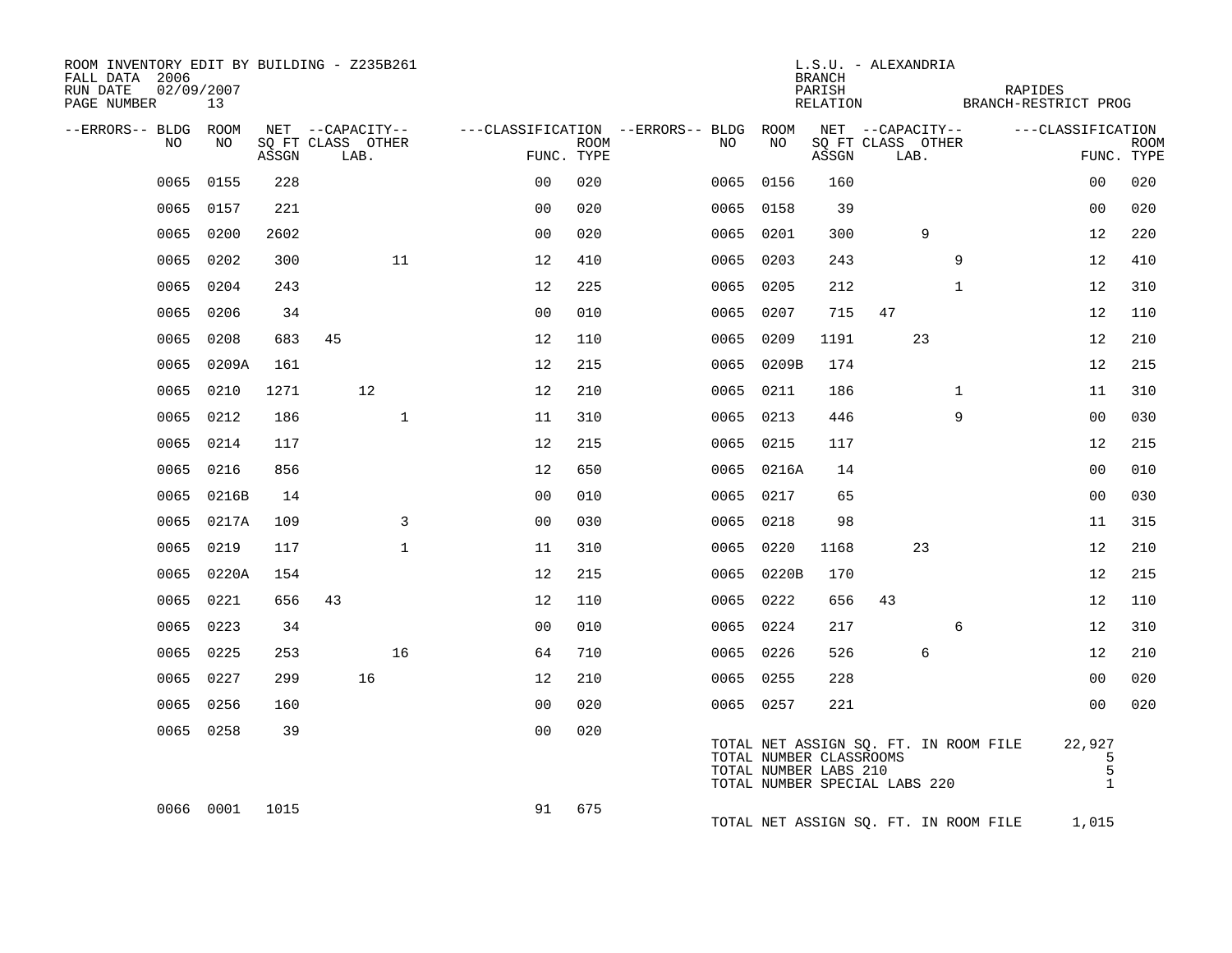| ROOM INVENTORY EDIT BY BUILDING - Z235B261<br>FALL DATA 2006<br>RUN DATE<br>02/09/2007<br>PAGE NUMBER 14 |            |      |                                 |              |                                                                                                       |                    |           |            | L.S.U. - ALEXANDRIA<br>BRANCH<br>PARISH                                                                                 |    |                |                                       | RAPIDES<br>PARISH RAPIDES<br>RELATION BRANCH-RESTRICT PROG |     |
|----------------------------------------------------------------------------------------------------------|------------|------|---------------------------------|--------------|-------------------------------------------------------------------------------------------------------|--------------------|-----------|------------|-------------------------------------------------------------------------------------------------------------------------|----|----------------|---------------------------------------|------------------------------------------------------------|-----|
| --ERRORS-- BLDG ROOM<br>NO                                                                               | NO         |      | SQ FT CLASS OTHER<br>ASSGN LAB. |              | NET --CAPACITY-- - ---CLASSIFICATION --ERRORS-- BLDG ROOM NET --CAPACITY-- - ---CLASSIFICATION<br>FUN | ROOM<br>FUNC. TYPE | NO        |            | NO SQ FT CLASS OTHER<br>ASSGN LAB.<br>TOTAL NUMBER CLASSROOMS<br>TOTAL NUMBER LABS 210<br>TOTAL NUMBER SPECIAL LABS 220 |    |                |                                       | ROOM<br>FUNC. TYPE                                         |     |
|                                                                                                          | 0067 0100  | 283  |                                 |              | 0 <sub>0</sub>                                                                                        | 030                |           |            | TOTAL NUMBER CLASSROOMS<br>TOTAL NUMBER LABS 210<br>TOTAL NUMBER SPECIAL LABS 220                                       |    |                | TOTAL NET ASSIGN SQ. FT. IN ROOM FILE |                                                            |     |
|                                                                                                          | 0068 0100  | 1169 |                                 |              | 0 <sup>0</sup>                                                                                        | 020                |           | 0068 0101  | 480                                                                                                                     |    | 2              |                                       | 11                                                         | 220 |
|                                                                                                          | 0068 0102  | 512  | 9                               |              | 11                                                                                                    | 210                | 0068 0103 |            | 440                                                                                                                     |    | 20             |                                       | 11                                                         | 220 |
|                                                                                                          | 0068 0104  | 600  | 40                              |              | 11                                                                                                    | 210                | 0068 0105 |            | 152                                                                                                                     |    | $\mathbf{1}$   |                                       | 11                                                         | 315 |
|                                                                                                          | 0068 0106  | 152  | $\overline{4}$                  |              | 11                                                                                                    | 220                | 0068 0107 |            | 488                                                                                                                     | 28 |                |                                       | 11                                                         | 110 |
|                                                                                                          | 0068 0108  | 160  |                                 | $\mathbf{1}$ | 11                                                                                                    | 310                | 0068 0109 |            | 136                                                                                                                     |    | $\mathbf{1}$   |                                       | 11                                                         | 310 |
|                                                                                                          | 0068 0110  | 449  | 29                              |              | 11                                                                                                    | 110                | 0068 0111 |            | 94                                                                                                                      |    | 4              |                                       | 0 <sub>0</sub>                                             | 030 |
|                                                                                                          | 0068 0112  | 248  | $\mathbf{1}$                    |              | 11                                                                                                    | 220                | 0068 0113 |            | 216                                                                                                                     |    | $\mathbf{1}$   |                                       | 11                                                         | 310 |
|                                                                                                          | 0068 0114  | 130  |                                 | $\mathbf{1}$ | 11                                                                                                    | 310                | 0068 0115 |            | 176                                                                                                                     |    | $\overline{2}$ |                                       | 00                                                         | 030 |
|                                                                                                          | 0068 0115A | 24   |                                 |              | 0 <sub>0</sub>                                                                                        | 010                | 0068 0116 |            | 138                                                                                                                     |    |                |                                       | 11                                                         | 315 |
|                                                                                                          | 0068 0117  | 32   |                                 |              | 11                                                                                                    | 315                | 0068 0118 |            | 630                                                                                                                     | 42 |                |                                       | 11                                                         | 110 |
|                                                                                                          | 0068 0119  | 630  | 42                              |              | 11                                                                                                    | 110                | 0068 0120 |            | 84                                                                                                                      |    |                |                                       | 11                                                         | 730 |
|                                                                                                          | 0068 0121  | 537  |                                 |              | 91                                                                                                    | 670                |           | 0068 0121A | 50                                                                                                                      |    |                |                                       | 91                                                         | 675 |
|                                                                                                          | 0068 0121B | 78   |                                 | $\mathbf{1}$ | 91                                                                                                    | 310                |           | 0068 0122  | 489<br>TOTAL NUMBER CLASSROOMS<br>TOTAL NUMBER LABS 210<br>TOTAL NUMBER SPECIAL LABS 220                                |    |                | TOTAL NET ASSIGN SQ. FT. IN ROOM FILE | 0 <sub>0</sub><br>6,342<br>4<br>2<br>$\overline{4}$        | 020 |
|                                                                                                          | 0069 0100  | 792  |                                 |              | 81                                                                                                    | 081                |           |            | TOTAL NUMBER CLASSROOMS<br>TOTAL NUMBER LABS 210<br>TOTAL NUMBER SPECIAL LABS 220                                       |    |                | TOTAL NET ASSIGN SQ. FT. IN ROOM FILE | 792                                                        |     |
|                                                                                                          | 0070 0001  | 2245 |                                 |              | 61                                                                                                    | 970                |           |            | TOTAL NUMBER CLASSROOMS<br>TOTAL NUMBER LABS 210<br>TOTAL NUMBER SPECIAL LABS 220                                       |    |                | TOTAL NET ASSIGN SQ. FT. IN ROOM FILE | 2,245                                                      |     |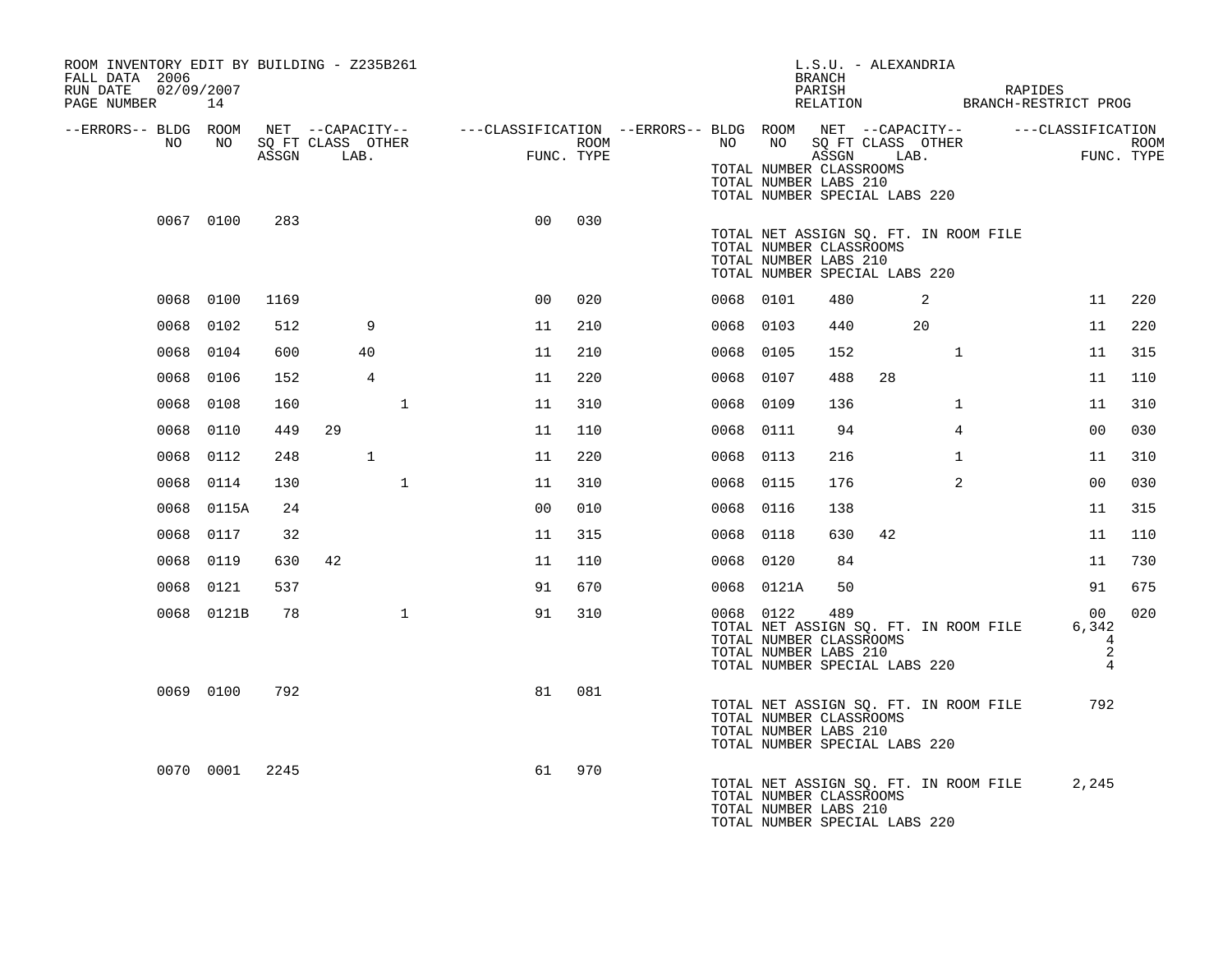| ROOM INVENTORY EDIT BY BUILDING - Z235B261<br>FALL DATA 2006<br>RUN DATE<br>02/09/2007<br>PAGE NUMBER | 15             |       |                                                                               |                |      |           |                                                  | BRANCH<br>PARISH | L.S.U. - ALEXANDRIA<br>RELATION BRANCH-RESTRICT PROG                   | RAPIDES           |             |
|-------------------------------------------------------------------------------------------------------|----------------|-------|-------------------------------------------------------------------------------|----------------|------|-----------|--------------------------------------------------|------------------|------------------------------------------------------------------------|-------------------|-------------|
| --ERRORS-- BLDG ROOM<br>NO                                                                            | NO             |       | NET --CAPACITY-- ----CLASSIFICATION --ERRORS-- BLDG ROOM<br>SQ FT CLASS OTHER |                | ROOM | NO        | NO                                               |                  | NET --CAPACITY--<br>SQ FT CLASS OTHER                                  | ---CLASSIFICATION | <b>ROOM</b> |
|                                                                                                       |                | ASSGN | LAB.                                                                          | FUNC. TYPE     |      |           |                                                  | ASSGN            | LAB.                                                                   |                   | FUNC. TYPE  |
|                                                                                                       | 0071 0100      | 89    |                                                                               | 0 <sup>0</sup> | 020  | 0071 0101 |                                                  | 195              | $\mathbf{1}$                                                           | 63                | 310         |
|                                                                                                       | 0071 0102      | 255   | $\mathbf{1}$                                                                  | 63             | 310  | 0071 0103 |                                                  | 152              | $\mathbf{1}$                                                           | 63                | 310         |
|                                                                                                       | 0071 0104      | 140   |                                                                               | 63             | 315  |           | 0071 0105A                                       | 138              | $\mathbf{1}$                                                           | 63                | 310         |
|                                                                                                       | 0071 0105B     | 117   |                                                                               | 63             | 315  | 0071 0106 |                                                  | 34               | $\mathbf{1}$                                                           | 63                | 315         |
|                                                                                                       | 0071 0107      | 27    |                                                                               | 63             | 315  | 0071 0108 |                                                  | 9                |                                                                        | 63                | 315         |
|                                                                                                       | 0071 0109      | 36    |                                                                               | 63             | 315  | 0071 0110 |                                                  | 7                |                                                                        | 0 <sub>0</sub>    | 030         |
|                                                                                                       | 0071 0111      | 23    |                                                                               | 63             | 315  | 0071 0112 |                                                  | 4                |                                                                        | 0 <sub>0</sub>    | 030         |
|                                                                                                       | 0071 0113      | 5     |                                                                               | 0 <sub>0</sub> | 010  |           | TOTAL NUMBER CLASSROOMS<br>TOTAL NUMBER LABS 210 |                  | TOTAL NET ASSIGN SQ. FT. IN ROOM FILE<br>TOTAL NUMBER SPECIAL LABS 220 | 1,126             |             |
|                                                                                                       | 0072 0001 1742 |       |                                                                               | 71             | 970  |           | TOTAL NUMBER CLASSROOMS<br>TOTAL NUMBER LABS 210 |                  | TOTAL NET ASSIGN SQ. FT. IN ROOM FILE<br>TOTAL NUMBER SPECIAL LABS 220 | 1,742             |             |
|                                                                                                       | 0073 0001 1742 |       |                                                                               | 63             | 970  |           | TOTAL NUMBER CLASSROOMS<br>TOTAL NUMBER LABS 210 |                  | TOTAL NET ASSIGN SQ. FT. IN ROOM FILE<br>TOTAL NUMBER SPECIAL LABS 220 | 1,742             |             |
|                                                                                                       | 0074 0101      | 834   |                                                                               | 65             | 730  |           | TOTAL NUMBER CLASSROOMS<br>TOTAL NUMBER LABS 210 |                  | TOTAL NET ASSIGN SQ. FT. IN ROOM FILE<br>TOTAL NUMBER SPECIAL LABS 220 | 834               |             |
|                                                                                                       | 0075 0100      | 100   |                                                                               | 11             | 215  |           | TOTAL NUMBER CLASSROOMS<br>TOTAL NUMBER LABS 210 |                  | TOTAL NET ASSIGN SQ. FT. IN ROOM FILE<br>TOTAL NUMBER SPECIAL LABS 220 | 100               |             |
|                                                                                                       | 0076 0001      | 285   |                                                                               | 11             | 215  |           | TOTAL NUMBER CLASSROOMS<br>TOTAL NUMBER LABS 210 |                  | TOTAL NET ASSIGN SQ. FT. IN ROOM FILE<br>TOTAL NUMBER SPECIAL LABS 220 | 285               |             |
|                                                                                                       | 0077 0101      | 149   |                                                                               | 00             | 020  | 0077 0102 |                                                  | 196              | $\mathbf{1}$                                                           | 71                | 310         |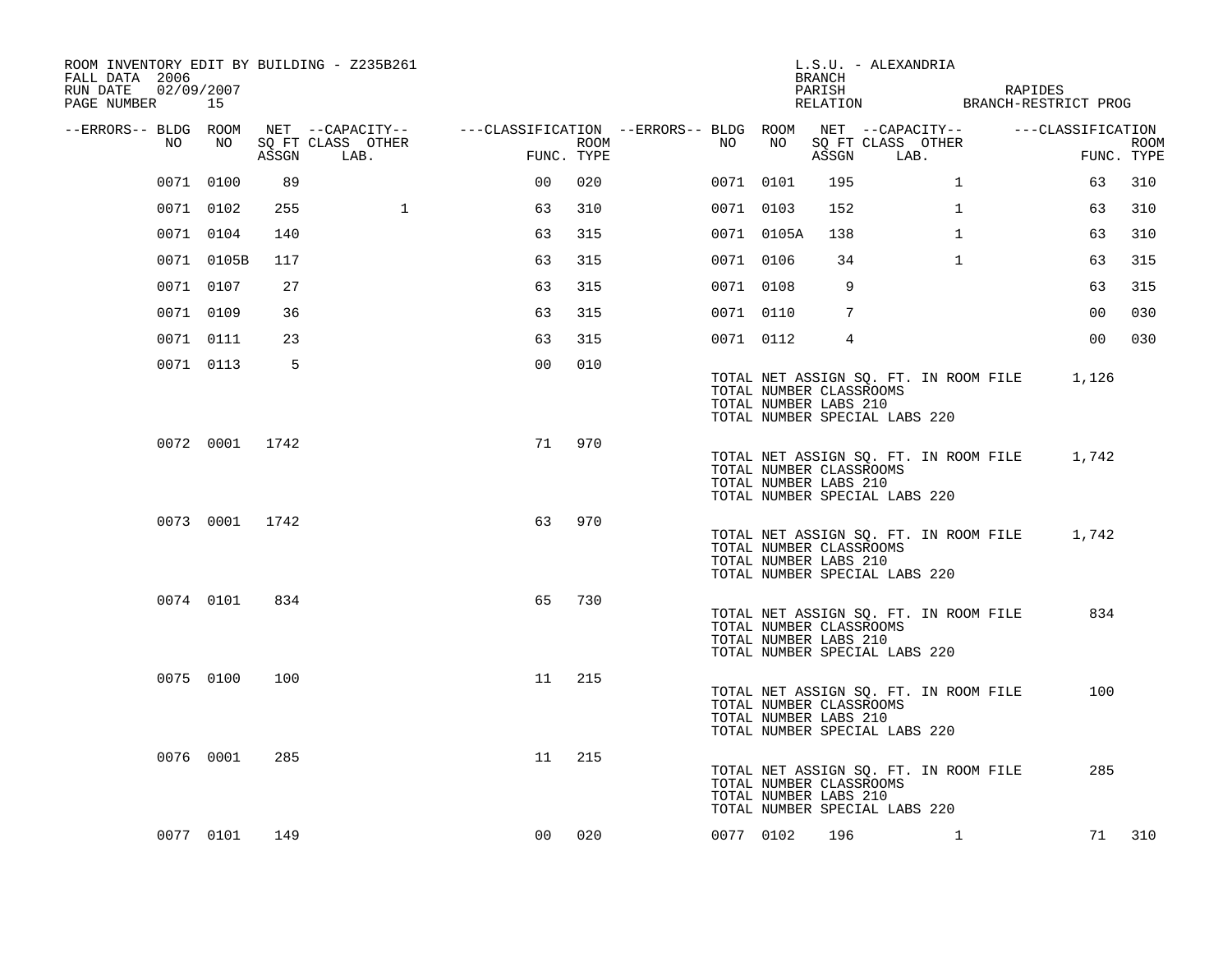| ROOM INVENTORY EDIT BY BUILDING - Z235B261<br>FALL DATA 2006<br>RUN DATE<br>02/09/2007<br>PAGE NUMBER 16 |            |       |                           |                                                         |      |    |                                                               | BRANCH<br>PARISH | L.S.U. - ALEXANDRIA<br>RELATION BRANCH-RESTRICT PROG                   |                 | RAPIDES                    |                           |
|----------------------------------------------------------------------------------------------------------|------------|-------|---------------------------|---------------------------------------------------------|------|----|---------------------------------------------------------------|------------------|------------------------------------------------------------------------|-----------------|----------------------------|---------------------------|
| --ERRORS-- BLDG ROOM                                                                                     |            |       | NET --CAPACITY--          | ---CLASSIFICATION --ERRORS-- BLDG ROOM NET --CAPACITY-- |      |    |                                                               |                  |                                                                        |                 | ---CLASSIFICATION          |                           |
| NO                                                                                                       | NO         | ASSGN | SQ FT CLASS OTHER<br>LAB. | FUNC. TYPE                                              | ROOM | NO | NO                                                            | ASSGN            | SQ FT CLASS OTHER<br>LAB.                                              |                 |                            | <b>ROOM</b><br>FUNC. TYPE |
| 0077                                                                                                     | 0103       | 232   | $\mathbf{1}$              | 71                                                      | 310  |    | 0077 0103A 2480                                               |                  |                                                                        |                 | 72                         | 725                       |
|                                                                                                          | 0077 0104  | 173   | 3                         | 71                                                      | 725  |    | 0077 0104A                                                    | 33               |                                                                        | $\mathbf{1}$    | 71                         | 725                       |
|                                                                                                          | 0077 0105  | 20    |                           | 0 <sub>0</sub>                                          | 030  |    | 0077 0106                                                     | 223              |                                                                        | 6               | 71                         | 725                       |
|                                                                                                          | 0077 0106A | 33    | $\mathbf{1}$              | 71                                                      | 725  |    | 0077 0107                                                     | 171              |                                                                        | $\mathbf{1}$    | 71                         | 310                       |
|                                                                                                          | 0077 0108  | 4610  |                           | 72                                                      | 720  |    | 0077 0108A                                                    | 253              |                                                                        |                 | 75                         | 720                       |
|                                                                                                          | 0077 0109  | 24    |                           | 75                                                      | 725  |    | 0077 0110                                                     | 24               |                                                                        |                 | 75                         | 725                       |
|                                                                                                          | 0077 0111  | 2000  |                           | 63                                                      | 730  |    | 0077 0112                                                     | 120              |                                                                        |                 | 72                         | 725                       |
|                                                                                                          | 0077 0113  | 380   |                           | 71                                                      | 725  |    | 0077 0114                                                     | 1000             |                                                                        |                 | 75                         | 745                       |
|                                                                                                          | 0077 0115  | 2720  |                           | 75                                                      | 740  |    | 0077 0116<br>TOTAL NUMBER CLASSROOMS<br>TOTAL NUMBER LABS 210 | 752              | TOTAL NET ASSIGN SQ. FT. IN ROOM FILE<br>TOTAL NUMBER SPECIAL LABS 220 |                 | 63<br>15,424               | 745                       |
|                                                                                                          | 0078 0100  | 92    |                           | 11                                                      | 525  |    | TOTAL NUMBER CLASSROOMS<br>TOTAL NUMBER LABS 210              |                  | TOTAL NET ASSIGN SQ. FT. IN ROOM FILE<br>TOTAL NUMBER SPECIAL LABS 220 |                 | 92                         |                           |
|                                                                                                          | 0093 0100  | 136   | 2                         | 0 <sub>0</sub>                                          | 030  |    | 0093 0101                                                     | 202              |                                                                        | $4\overline{ }$ | 00                         | 030                       |
|                                                                                                          | 0093 0102  | 57    |                           | 0 <sub>0</sub>                                          | 010  |    | 0093 0107                                                     | 2252             | 45                                                                     |                 | 11                         | 210                       |
|                                                                                                          | 0093 0107A | 148   | $\mathbf{1}$              | 11                                                      | 310  |    | 0093 0108                                                     | 1093             | 72                                                                     |                 | 11                         | 110                       |
|                                                                                                          | 0093 0108A | 1208  | 24                        | 11                                                      | 210  |    | 0093 0108B                                                    | 103              |                                                                        | $\mathbf{1}$    | 11                         | 310                       |
|                                                                                                          | 0093 0109  | 376   |                           | 11                                                      | 215  |    | 0093 0110                                                     | 520              | 10                                                                     |                 | 11                         | 210                       |
|                                                                                                          | 0093 0111  | 486   | 9                         | 11                                                      | 210  |    | 0093 0111A                                                    | 107              | $\mathbf{1}$                                                           |                 | 11                         | 215                       |
|                                                                                                          | 0093 0111B | 200   | 10                        | 11                                                      | 210  |    | TOTAL NUMBER CLASSROOMS<br>TOTAL NUMBER LABS 210              |                  | TOTAL NET ASSIGN SQ. FT. IN ROOM FILE<br>TOTAL NUMBER SPECIAL LABS 220 |                 | 6,493<br>$\mathbf{1}$<br>5 |                           |
|                                                                                                          | 0100 0100  | 809   |                           | 0 <sub>0</sub>                                          | 020  |    | 0100 0101                                                     | 93               |                                                                        | $\mathbf{1}$    | 91                         | 310                       |
|                                                                                                          | 0100 0102  | 105   | $\mathbf 1$               | 91                                                      | 310  |    | 0100 0103                                                     | 88               |                                                                        |                 | 91                         | 645                       |
|                                                                                                          | 0100 0104  | 816   |                           | 91                                                      | 640  |    | 0100 0105                                                     | 88               |                                                                        |                 | 91                         | 645                       |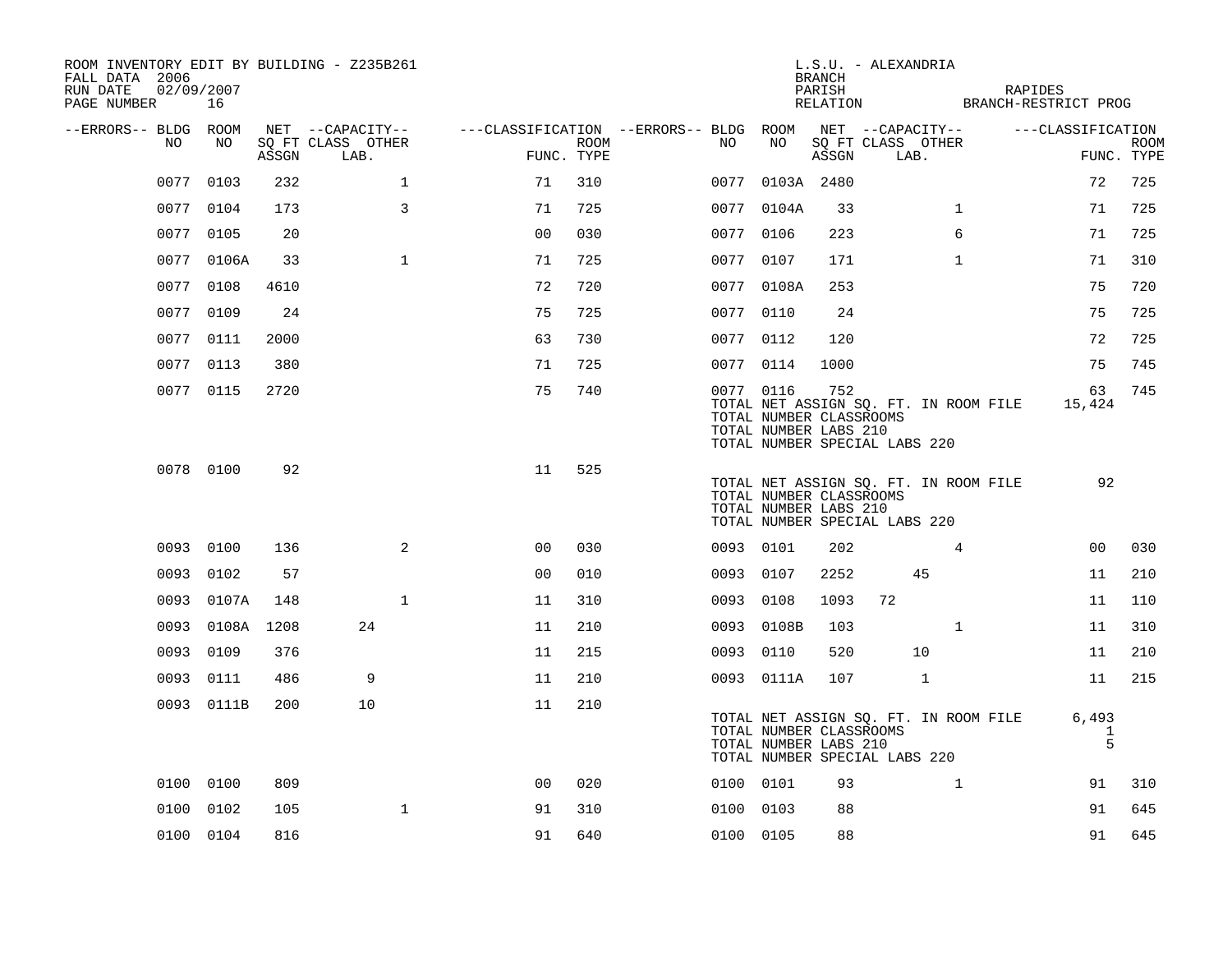| ROOM INVENTORY EDIT BY BUILDING - Z235B261<br>FALL DATA 2006<br>02/09/2007<br>RUN DATE<br>PAGE NUMBER | 17         |       |                                               |                                                                        |             |           |            | <b>BRANCH</b><br>PARISH<br>RELATION                     | L.S.U. - ALEXANDRIA                                                          | RAPIDES<br>BRANCH-RESTRICT PROG |                           |
|-------------------------------------------------------------------------------------------------------|------------|-------|-----------------------------------------------|------------------------------------------------------------------------|-------------|-----------|------------|---------------------------------------------------------|------------------------------------------------------------------------------|---------------------------------|---------------------------|
| --ERRORS-- BLDG ROOM<br>NO                                                                            | NO.        | ASSGN | NET --CAPACITY--<br>SO FT CLASS OTHER<br>LAB. | ---CLASSIFICATION --ERRORS-- BLDG ROOM  NET --CAPACITY--<br>FUNC. TYPE | <b>ROOM</b> | NO.       | NO         | ASSGN                                                   | SQ FT CLASS OTHER<br>LAB.                                                    | ---CLASSIFICATION               | <b>ROOM</b><br>FUNC. TYPE |
|                                                                                                       | 0100 0106  | 86    |                                               | 91                                                                     | 645         | 0100 0107 |            | 44                                                      |                                                                              | 91                              | 645                       |
| 0100                                                                                                  | 0108       | 39    | $\mathbf{1}$                                  | 91                                                                     | 645         | 0100      | 0109       | 901                                                     | 26                                                                           | 91                              | 640                       |
|                                                                                                       | 0100 0110  | 37    | 2                                             | 91                                                                     | 640         | 0100 0111 |            | 11                                                      |                                                                              | 0 <sub>0</sub>                  | 010                       |
|                                                                                                       | 0100 0112  | 18    |                                               | 91                                                                     | 645         | 0100 0113 |            | 458                                                     | 13                                                                           | 91                              | 640                       |
|                                                                                                       | 0100 0114  | 37    | 2                                             | 91                                                                     | 640         | 0100 0115 |            | 419<br>TOTAL NUMBER CLASSROOMS<br>TOTAL NUMBER LABS 210 | 12<br>TOTAL NET ASSIGN SO. FT. IN ROOM FILE<br>TOTAL NUMBER SPECIAL LABS 220 | 91<br>3,229                     | 640                       |
|                                                                                                       | 0102 0100  | 404   | $\mathbf{1}$                                  | 43                                                                     | 310         | 0102 0101 |            | 150                                                     | $\mathbf{1}$                                                                 | 43                              | 310                       |
|                                                                                                       | 0102 0102  | 134   | $\mathbf{1}$                                  | 43                                                                     | 310         | 0102 0103 |            | 88                                                      | $\overline{2}$                                                               | 0 <sub>0</sub>                  | 030                       |
| 0102                                                                                                  | 0104       | 105   | 2                                             | 0 <sub>0</sub>                                                         | 030         | 0102 0105 |            | 1243                                                    | 36                                                                           | 43                              | 220                       |
|                                                                                                       | 0102 0105A | 75    |                                               | 43                                                                     | 225         | 0102 0106 |            | 66                                                      |                                                                              | 43                              | 315                       |
|                                                                                                       | 0102 0107  | 44    |                                               | 0 <sub>0</sub>                                                         | 010         | 0102 0108 |            | 137                                                     | $\mathbf{1}$                                                                 | 43                              | 310                       |
|                                                                                                       | 0102 0109  | 156   | $\mathbf{1}$                                  | 43                                                                     | 310         |           | 0102 0109A | 86                                                      |                                                                              | 43                              | 710                       |
|                                                                                                       | 0102 0110  | 99    |                                               | 0 <sup>0</sup>                                                         | 020         |           | 0102 0110A | 198                                                     | $\mathbf{1}$                                                                 | 43                              | 310                       |
|                                                                                                       | 0102 0110B | 114   | $\mathbf 1$                                   | 43                                                                     | 310         |           | 0102 0110C | 69                                                      | $\mathbf{1}$                                                                 | 43                              | 530                       |
|                                                                                                       | 0102 0111  | 490   | 24                                            | 43                                                                     | 110         | 0102 0112 |            | 428                                                     | 12                                                                           | 43                              | 210                       |
|                                                                                                       | 0102 0113  | 141   |                                               | 0 <sub>0</sub>                                                         | 020         | 0102 0114 |            | 275                                                     |                                                                              | 0 <sub>0</sub>                  | 020                       |
|                                                                                                       | 0102 0115  | 73    |                                               | 0 <sub>0</sub>                                                         | 020         |           |            | TOTAL NUMBER CLASSROOMS<br>TOTAL NUMBER LABS 210        | TOTAL NET ASSIGN SO. FT. IN ROOM FILE                                        | 3,750                           | 1                         |

TOTAL NUMBER SPECIAL LABS 220 1